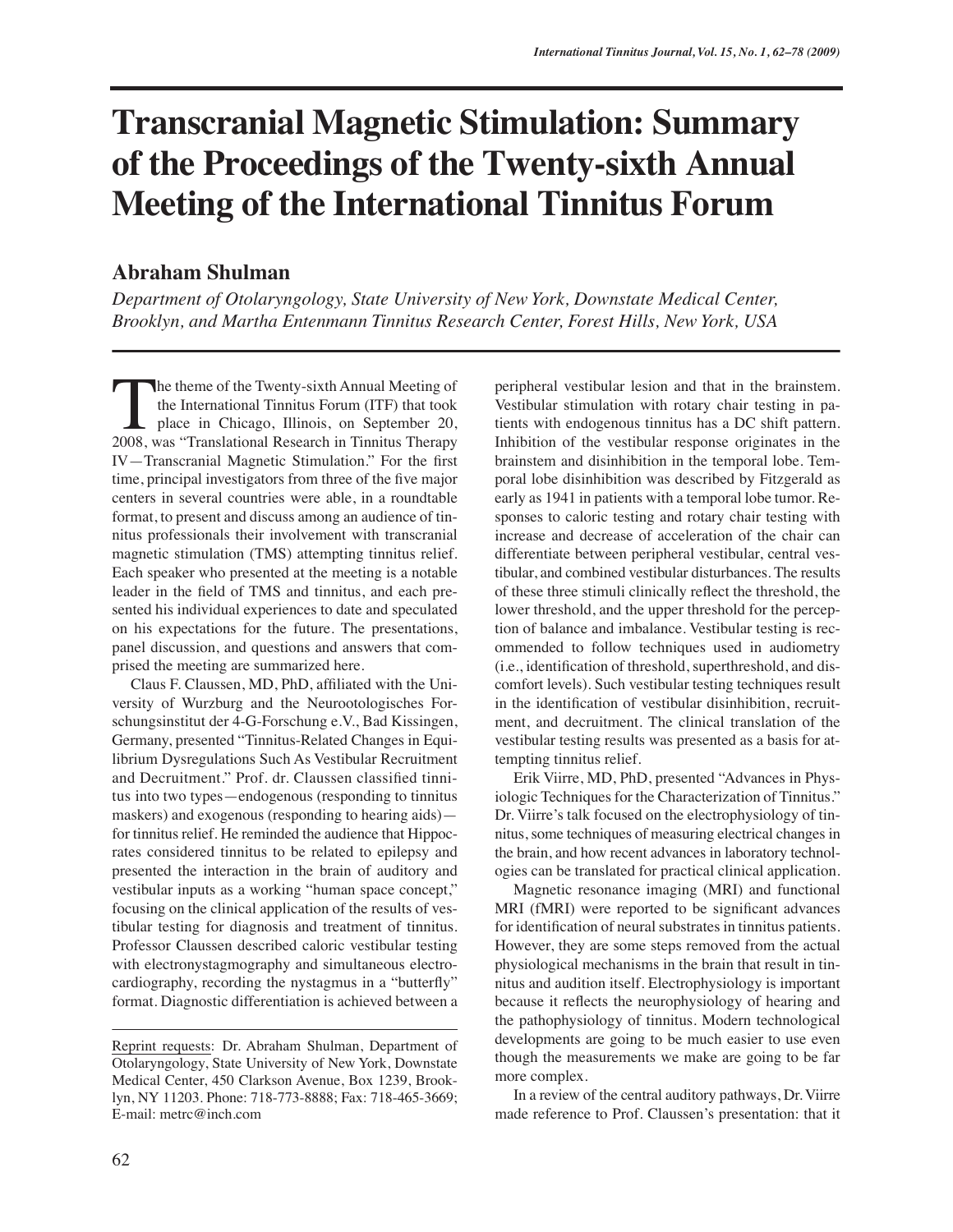is in the higher auditory circuits where we think that tinnitus of the chronic disabling type becomes active in the brain. He indicated that electroencephalography (EEG) can provide such information. It generally reports only surface electrical potentials (i.e., sources that are really on the surface of the cortex). However, one of the drawbacks of the EEG is that it does not tell us too much about what is going on deeply in the brain; we are not measuring spikes when we measure EEG. The interaction between the thalamus and th auditory cortex and the cortical thalamic feedback loops appear to be critical in the ongoing pathophysiology of chronic tinnitus. We have to keep the activity of these loops and their metrics in mind in terms of what we're going to measure with EEG.

Unfortunately, tinnitus is reflective of very localized changes in the cortex. fMRI has shown that the auditory maps in the primary auditory cortex are very, very small and very, very fine—tonotopic lines from low frequencies to high frequencies at very small steps. Demonstration shows one line to be 4,000 Hz and the next one perhaps 4,012 Hz (i.e., a minute separation). It is at this point that the high-output activity results in the specific tinnitus experience, which is a very, very focal area in the brain. This key point must be borne in mind in terms of tinnitus treatment using TMS and attempts to measure its effect using MRI and EEG.

Electrophysiological measurements can provide very fine maps. TMS can be thus focally located to a specific frequency band that would be the cause of the problem. Hence, some of the important advances in tinnitus have been in the area of qualitative EEG (QEEG). QEEG is an interesting technology: Advances include the method of recording the EEG and the analysis and interpretation of raw EEG data. The old method of gluing electrodes on the scalp is being replaced with better technology and computerassisted analysis. We start with the general montage (i.e., recording over the entire brain), which QEEG does for us. It is a montage of electrodes all over the brain and interpreting entire brain changes in electrical activity.

Dr. Viirre credited Dr. Shulman with leading the way in our understanding and thinking about how these circuits—the thalamus and the cortex, in particular have synchrony or dyssynchrony related to the presence or absence of tinnitus. Significant EEG changes all over the brain have been identified in tinnitus patients as compared to patients without tinnitus. They originate in regions that are not even necessarily auditory cortex. The most prominent changes were in frontal cortex, which in TMS conducted by Viirre's group is not even the site of our focal stimulation. Furthermore, all EEG frequency bands showed significant changes related to the presence of tinnitus. These global recordings demonstrated activity all over the brain related to the presence of our pathophysiological condition (i.e., tinnitus).

Other laboratories have shown the same kinds of things. Weisz demonstrated alterations in electrical activity in the right temporal lobe as compared to control subjects and a reduction in power as compared to the control patients. Significant differences were identified in midfrequency bands. The QEEG shows changes over the entire brain. In this particular experiment, they occurred in the gamma range in the temporal lobe. The other important thing about QEEG is seen not only in the measurement of tinnitus but in the related problems associated with tinnitus (e.g., depression). The QEEG and the Loreta mapping technology map significant changes in brain electrical activity. Demonstration showed colored regions in the brain with significant electrical differences in depression patients versus tinnitus patients. Using the same technology and the same recording, Viirre's group could detect a limbic condition, chronic depression, and the presence of tinnitus. Stress was of critical importance in an EEG recording and in the QEEG.

In their experience, Viirre's group has found that many chronic tinnitus patients experience a particular sound or perhaps groups of sounds; therefore, the group has looked at evoked potentials to further refine electrical recordings in the brain as related to the presence of tinnitus. They plan to use sound stimuli as the evoked potential stimulus and then record the related electrical activity that comes from that. Recordings are obtained from regions all over the brain (but typically just at the vertex), and then sound stimuli and the electrical response are looked at. The group has found patients' tinnitus sensation to be the frequency of the tinnitus sensation. The researchers' presumption is that there is a particular tonotopic pathway that is overactive. Stimulation, using a replica of that sensation and comparison to control stimuli, provides data that can be translated for an acoustical signal in attempting tinnitus control.

Viirre and colleagues have identified that the auditory cortex and the input stimuli to that are dramatically overactive, as Dr. Claussen described (i.e., oversensitization). The EEG provides a characterization of the tinnitus. QEEG can show the presence of tinnitus and important associated conditions. Viirre suspects that in the TMS paradigms, it is the presence of associated conditions, such as anxiety or depression, that may predispose to whether the TMS paradigm being used is going to be successful. He believes that the use of evoked potentials can refine tinnitus types by looking at the cortical responses. The trick is going to be in localizing with structural imaging (i.e., MRI or computed tomography [CT] scan) the EEG features that we see with QEEG or evoked potentials to determine where these abnormal activations are occurring.

The theory of tinnitus and the role of the EEG-QEEG have practical application for the clinic. Fortunately, there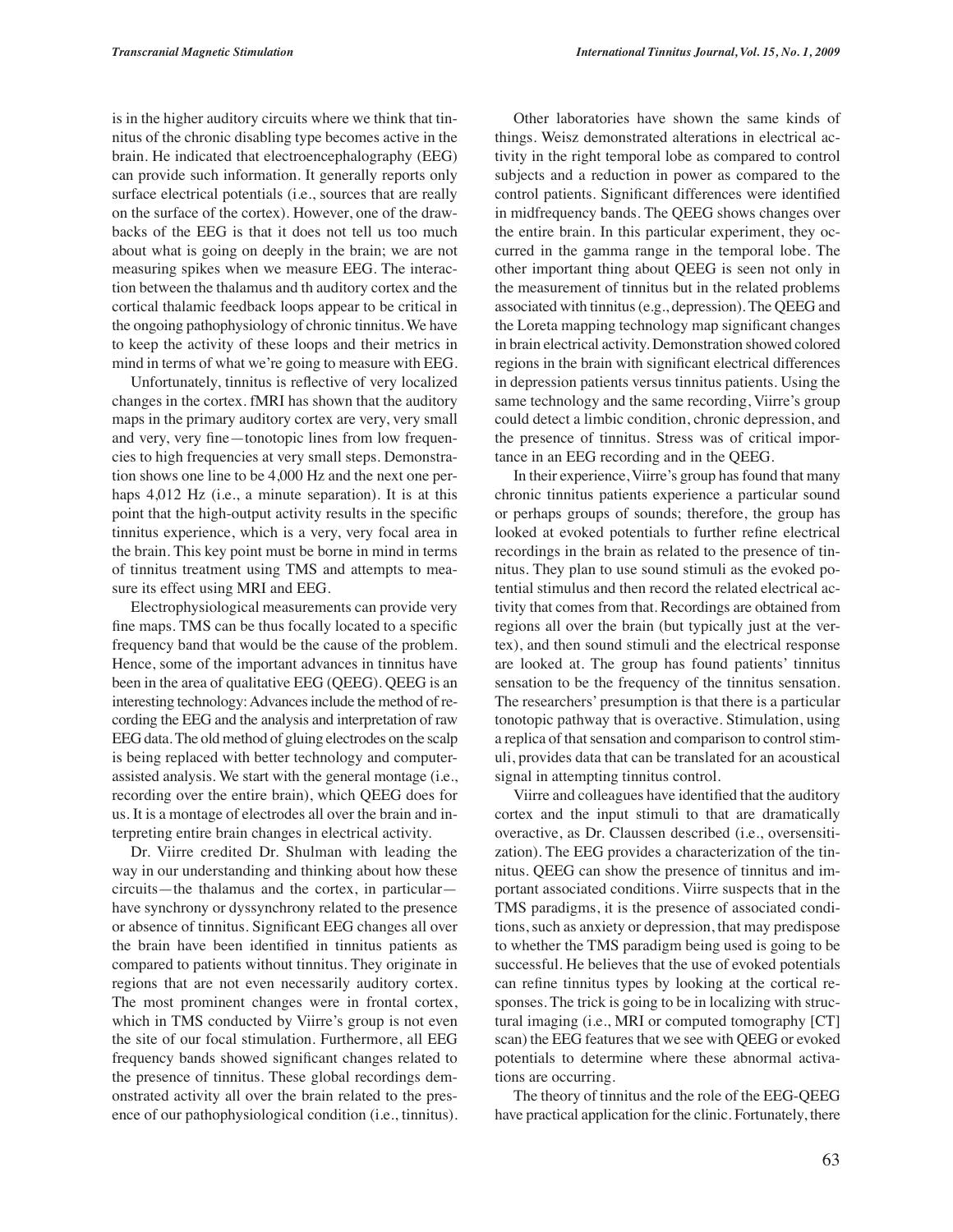are major advances going on in all areas, not only in the hardware but in the software. Analytical systems are going to become much easier to use. The key is going to be in the change in the paradigm of management of tinnitus and other conditions to allow us to be reimbursed for using these new experimental techniques that will become standard clinical technology.

The new EEG systems are dramatically different. Demonstration showed a system that Viirre uses in his laboratory with 128 channels of high-density EEG. In fact, we can now use the same montage on the bottom half of the brain and essentially cover nearly the entire head, obtaining more than 200 channels of recording. The electrodes are now electronically amplified, giving us beautifully recorded signals with very little fuss. Exciting new electrode systems are coming along that require no electrode gel and no preparation of the subject. A fitted cap with these embedded electrodes is essentially just put on the head and produces an EEG equivalent in quality to amplified conductive gel electrodes; within minutes, we will be able to record electrical activity in the brain as these systems come online. Furthermore, advanced mathematical analytical techniques allow us to distinguish all sorts of electrical activity.

Demonstrations showed a montage over the brain localized to show muscle activity dipoles in the brain, the electrical retinal potential. All are distinguished mathematically and analyzed statistically. Ultimately, these mathematical analyses are superimposed on a functional image of the patient's brain that allows us to very accurately locate a dipole. Therefore, in future, we will have essentially turnkey systems instead of requiring a mathematician to be on staff. Practitioners will be able to acquire these analyses automatically and obtain automated analytical support. The big question is how will we get paid; that is an ongoing concern that will require the industry's attention.

Viirre summarized his presentation by stating that tinnitus of the chronic disabling type shows dramatic EEG changes, and QEEG demonstrates the presence of tinnitus and of associated conditions. He and his colleagues believe that sound stimuli might add further refinement to the characterization of tinnitus. Advanced hardware and software should lead to clinically realizable systems.

Abraham Shulman, MD, and Barbara Goldstein, PhD, presented a single case report of a 56-year-old man with a predominantly central-type severe, disabling tinnitus, in whom TMS was attempted to achieve tinnitus relief. The tinnitus was located in the right head and extended to the left side, with increased tinnitus intensity in the right ear. The patient described the tinnitus as a "siren," and the masking curve was a type four. The presenters reviewed the background and theory of TMS. Their patient selection criteria for TMS included a medical audiological tinnitus patient protocol that identified a predominantly central-type severe, disabling tinnitus and tinnitus that existed in excess of 1 year and was refractive to treatment. Factors known to influence the clinical course of the tinnitus were identified and treated. Attempts for tinnitus relief with instrumentation and medication failed. The research team recorded brain electrical activity before and after TMS with QEEG and performed TMS using a Bistim module connected to two Magstim 200 stimulators (Magstim Co., Whiteland, Dyfed, UK). The TMS stimulator was applied to the left temporoparietal area of the scalp at 90% of the thenar motor threshold, using 1, 5, 10, and 20 Hz at the time of a stimulation session consisting of 200 pulses. Results were classified as either no effect (0–19% improvement), partial effect (20–79% improvement), or good effect (80– 100% suppression). The QEEG was performed at the Brain Research Laboratory at New York University.

The statistical analysis was a neurometric analysis of the raw EEG data as published in 1987 by E. Roy John. This method of QEEG provides a precise reproducible estimate of the deviation of an individual record from the normal and makes possible the detection and quantification of abnormal brain organization. This is done by providing a quantitative definition of the severity of brain disease and the identification of subgroups of pathophysiological abnormalities in groups of patients with similar clinical symptoms. It is a statistical analysis. One must differentiate between statistical significance and clinical significance.

TMS resulted in no tinnitus relief. The QEEG data before and after TMS was interpreted as not statistically significant. The tinnitus dyssynchrony-synchrony theory, a tinnitus theory integrated with brain functions, provides a basis for clinical translation of the QEEG data for diagnosis and treatment and suggests a positive clinical significance and influence of TMS for the patient and a potential for tinnitus relief. Specifically, the persistence of a focus of theta activity in the right temporal area T4, considered to reflect a paradoxical auditory memory, and persistence of the beta activity in T4, considered to reflect a focus of epileptic activity, were clinically significant. Alterations in electrical activity identified in the delta, theta, and beta bands were considered clinically but not statistically significant. Alterations in parameters of TMS were suggested (e.g., increase in the duration and frequency of stimulation or a possible change in the position of the magnet for stimulation). The post-TMS QEEG may indicate an influence of the TMS in the brain that precedes the accurate subjective report of the patient of no alteration of tinnitus.

In conclusion, Drs. Shulman and Goldstein suggested that TMS attempting tinnitus relief is individual for each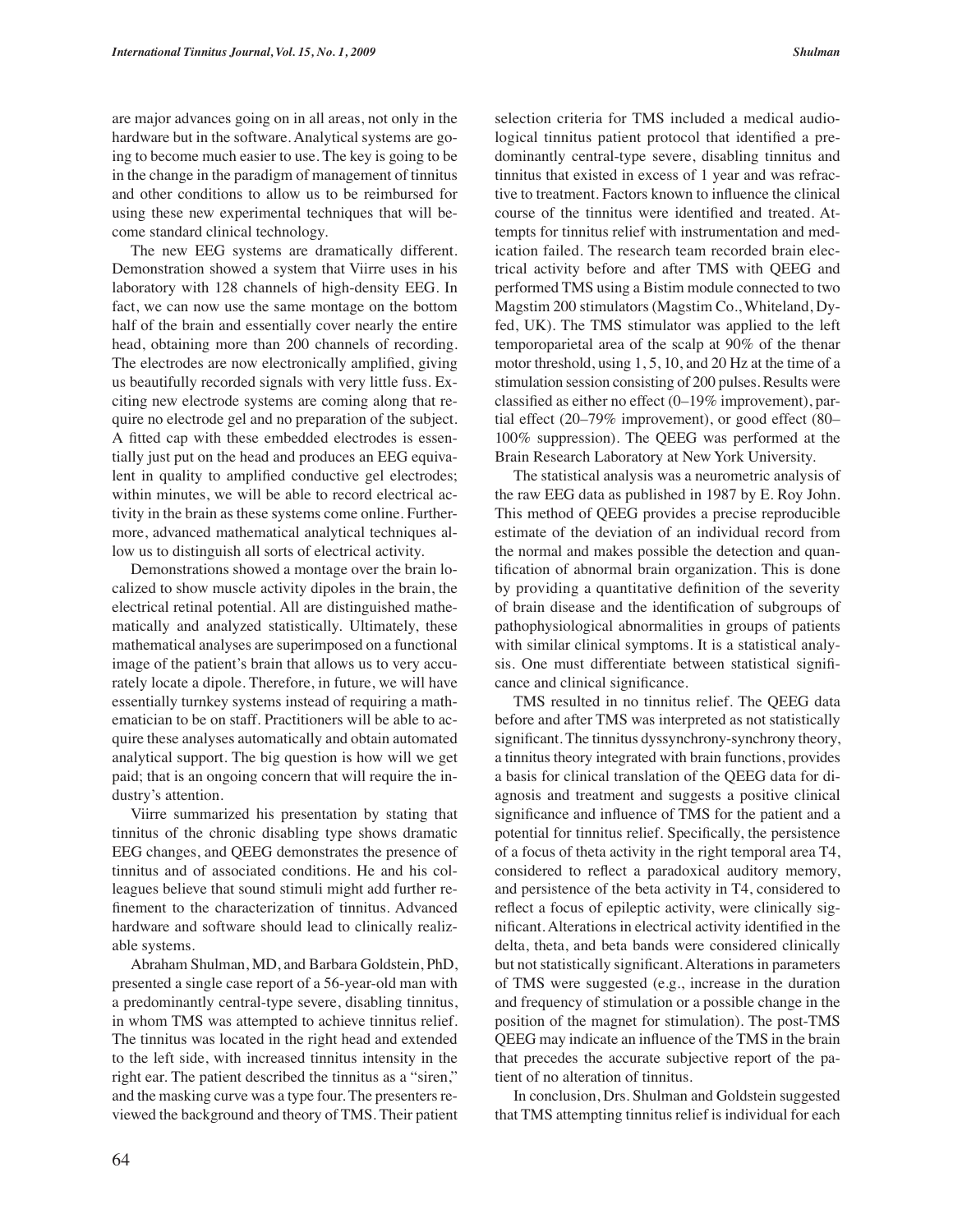patient, including duration and frequency of stimulation. Significant factors are hypothesized to influence the efficacy of TMS for different clinical types of tinnitus, highlighted by the existing sensorineural hearing loss and degree of plasticity of the brain to reestablish a homeostasis of brain function. The research team considers QEEG to be a sensible tool for tinnitus diagnosis and treatment. TMS is recommended at this time as a research tool for tinnitus theory, diagnosis, and treatment.

Tobias Kleinjung, MD, presented "Transcranial Magnetic Stimulation for Treatment of Tinnitus: The Regensburg Experience." The author, acting as course director and moderator, introduced the presentation and alerted the audience to the significant basic science and clinical efforts of the tinnitus team at Regensburg University (i.e., the Tinnitus Initiative Research Group, who attempt tinnitus relief with instrumentation and medication, headed by Berthold Langguth, MD). The group's contributions to the new discipline of tinnitology for the theory, diagnosis, and treatment of tinnitus are considered internationally acclaimed at this time. Dr. Kleinjung's overview of the approximately 6-year experience with TMS at Regensburg for nearly 300 patients focused on their results. The Regensburg approach for attempting TMS tinnitus relief was begun in 2003 and was influenced by reports of positron emission tomography (PET) brain nuclear medicine imaging data in the primary auditory cortex and of functional imaging data together with what has been identified in animal experimentation in the motor cortex with TMS. Specifically, tinnitus is associated with increased metabolic activity in the auditory cortex, and TMS influences and modifies cortical activity. Dr. Kleinjung offered an interesting report of imaging laterality in the primary auditory cortex of tinnitus patients, showing in an asymmetry index (e.g., left side) that it was independent from the laterality of the tinnitus perception (i.e., whether it was a bilateral or right-sided or left-sided tinnitus). Reference was made to a model to explain different clinical types of tinnitus and the TMS effects for tinnitus control—the thalamocortical dysrhythmia translated for the clinical explanation of the reported imaging result. The theory of TMS for attempting tinnitus relief provides the possibility to modify cortical neurons in superficial brain areas. TMS parameters of stimulation include both single and repetitive TMS (RTMS). Multiple single pulses do not have longer-lasting effects, but RTMS effects can outlast the stimulation period. Additional parameters are the intensity and the frequency of the TMS. Low-frequency RTMS induces long-term depression-like changes of synaptic activity. The effects are most prominent when areas of increased activity are stimulated. In depression patients, an increase in low-frequency RTMS of the left prefrontal cortex results in reduced cortical excitability. RTMS reduces alterations of synaptic activity in both the stimulated area and in functionally connected remote areas.

Dr. Kleinjung's review of the Regensburg group's clinical experiences since 2003 highlighted the following theories:

- 1. The longer the tinnitus persists, the less the TMS effect for tinnitus relief. Tinnitus duration between 1 and 4 years relates to a high incidence of tinnitus control. A very negative treatment response accrues after 10 years.
- 2. As regards hearing loss, better hearing was associated with better TMS tinnitus relief outcome. No other parameter had an impact.
- 3. A high metabolic activity in the PET scan was correlated with poor TMS response.
- 4. Review of reports of TMS efficacy for tinnitus relief show approximately 40% with high interindividual variability areas. RTMS results in increased cortical activity and gamma-band activity based on thalamic differentiation. Tinnitus is associated with hyperactivity in the central auditory system, probably owing to increased high-frequency gamma oscillations. RTMS can modulate thalamocortical dysrhythmia, which leads to an increased inhibitory function of the thalamus and resultant reduced cortical activity and subjective reduction in tinnitus.
- 5. Anatomical structures significant for tinnitus and future sites of TMS are the dorsolateral prefrontal cortex contralateral to the hyperactive primary auditory cortex, the anterior cingulate, the hippocampus, and the amygdala. Yet to be considered are anatomical structures involved in cognitive reward and emotion.
- 6. TMS of the auditory cortex has shown some evidence that it can reduce tinnitus and has shown promise as a new treatment tool. However, the treatment effects are characterized by interindividual variability and only moderate effect sizes. In Dr. Kleinjung's words, "I think we should be careful; we are far away from a routine procedure."

There was a call for a large multicenter clinical trial of RTMS just to evaluate the real evidence of this procedure, to enhance our understanding of the neuronal correlates of different forms of tinnitus; to help us achieve a better understanding of the neurobiology of tinnitus; to explore a combined stimulation of auditory and nonauditory cortical structures; to test whether therapeutic combination of TMS and pharmacology (e.g., dopamine agonists) enhances TMS treatment effects; and to elucidate both the effects of RTMS and the pathological processes underlying the conditions for which it is used. All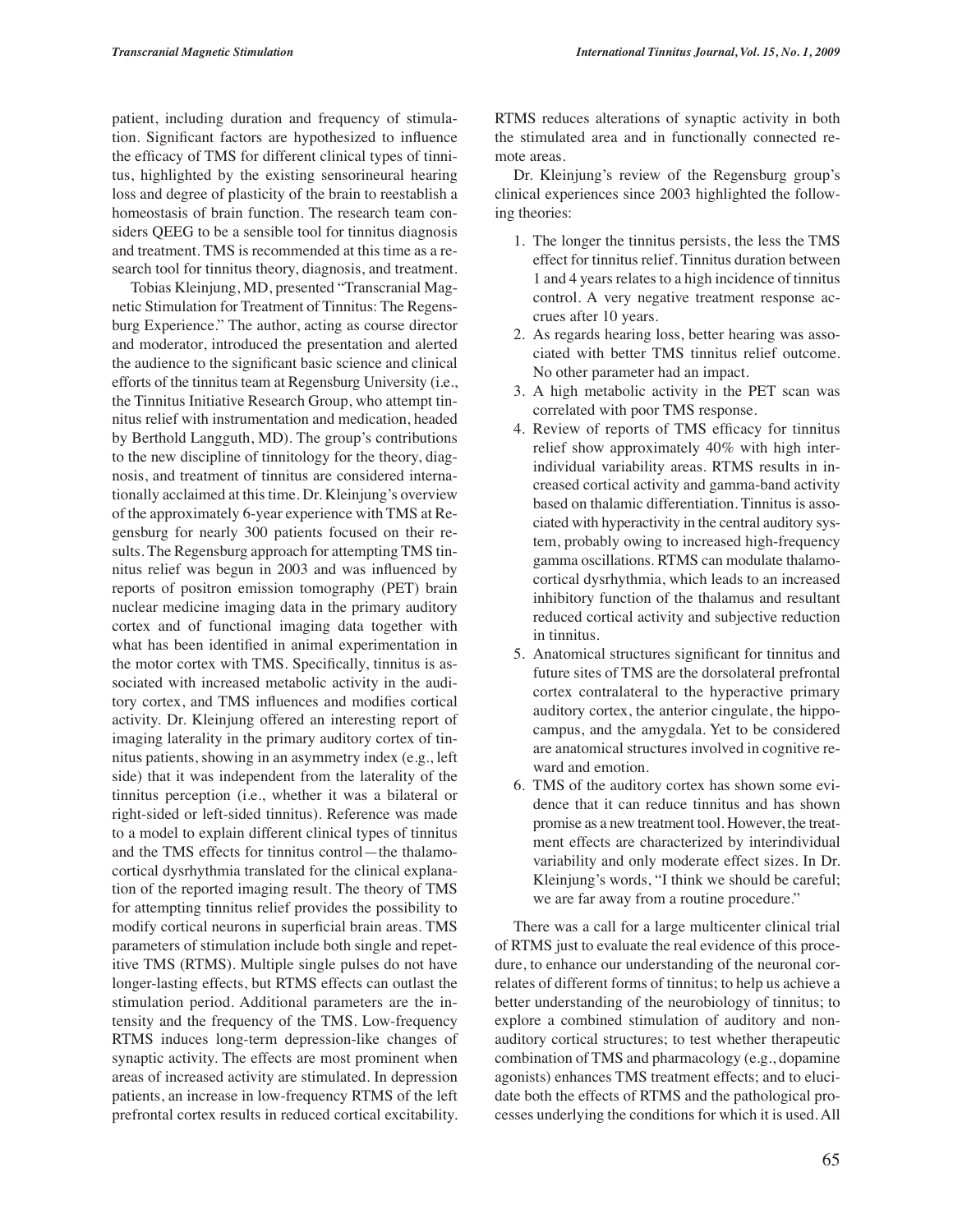these advances will reveal whether RTMS really does offer therapeutic potential.

In Dr. Kleinjung's words, "TMS is far away from a routine procedure, but TMS has shown some evidence that it has positive effects in tinnitus patients." He invited the audience to attend the Third Tinnitus Research Initiative in Italy in June 2009.

John Dornhoffer, MD, presented "Transcranial Magnetic Stimulation for Tinnitus—Prolonging the Response." Dr. Dornhoffer extended recognition to two grants (from the Tinnitus Research Consortium and from an NIH Cobra grant) and to Mark Mennemeier, director of the TMS laboratory at the University of Arkansas. He considered that the model of thalamocortical dysrhythmia "fit nicely" with the theory of his group (i.e., hyperexcitability at the level of the brain initiated perhaps by an injury to the cochlea). Specifically, he hypothesized that "a loss in the normal depolarizing input from the cochlear hair cells leads to hyperpolarization at the level of the thalamic nuclei and spontaneous firing; it could also be related to the loss of inhibition and the edge effect."

The initial research effort of Dr. Dornhoffer's group was to try to understand the pathophysiological response of tinnitus and to develop perhaps from measures of tinnitus a future objective outcome to serve as an objective protocol for tinnitus therapy. The group initially focused on attentional mechanisms based on reports in the literature of neuropsychological testing performed in tinnitus patients, positing that an attention deficit is a significant part of the clinical pathophysiological response of tinnitus patients.

The researchers investigated major neuraxes for attentional mechanisms in the brain, starting with the P50 response, considered to be a measure of the attentional mechanism and mediated by the brainstem or the brainstem thalamic pathway. They investigated the cortical thalamic pathway by applying the psychomotor vigilance task—mainly a reaction time test, sensitive for cortically mediated attentional mechanisms.

This research revealed that the brainstem thalamic pathway was satisfactory, demonstrating no evidence of any problem with attentional mechanisms based on the P50. However, the team pointed out that tinnitus patients demonstrated a deficit in cortically mediated attention. Their impression was that perhaps this would be an objective outcome measure. The main hypothesis was that perhaps asymmetrical activation, as reported by Dr. Kleinjung, creates a neural noise with resultant constant attention, similar to how a stroke patient will have attentional deficits. If this constant attention is related to asymmetrical activation, the reestablishment of a symmetry in the brain could be achieved by decreasing areas of hyperexcitation. The training of tinnitus patients to habituate to the internally generated sound with the tinnitus could result in symmetry and resultant tinnitus relief.

The application of TMS was introduced to achieve this symmetry in the brain. TMS can modulate the frequency. Low frequency as treatment is considered to be inhibitory and to reduce cortical activity. High frequency conversely is believed to potentiate cortical activity. The intensity of the low frequency can be varied. The intensity is usually the motor threshold. How many pulses are necessary with repetitive TMS?

Dr. Dornhoffer acknowledged Dr. de Ridder's statement that TMS can be applied as single pulses to determine, as a predictive value, whether brain stimulation or implantation may be appropriate. However, when it is used in a repetitive fashion, TMS is a treatment. The coil can influence penetration. The depth of penetration with TMS at the scalp is approximately 2 cm. However, even though we can stimulate only a small area, we can have a widespread influence in the brain through the descending pathways. Kleinjung's group was one of the first to investigate TMS for tinnitus control in a repetitive fashion. The Regensburg TMS protocol was applied with 1,800 pulses at 110% motor threshold for 5 consecutive days. PET-guided CT scans with radioactive glucose were used. Outcome measures included the P50, visual analog rating, and posttreatment PET scans. Significantly, asymmetry in the primary auditory cortex was identified only about half the time. Activation of the PET scan tended to correlate with the loudest contralateral ear. Dr. Dornhoffer referred back to the question of what significance the PET scan provides for the identification of TMS site of stimulation, as raised by Dr. Kleinjung in his presentation. Improvement of the PET scans, when identified, did not always correlate with tinnitus perception. In other words, does the PET scan really predict anything? The P50 results were nonspecific and, according to the presenter, appear "not to be a great objective measure of tinnitus."

In summarizing, the group's experience included 10 bilateral tinnitus patients who were stimulated with TMS in a sham study. Six of the 10 said noise in one ear was louder. The TMS target was the ear with the louder intensity. No placebo effect was noted. About one-half of the subjects reported a positive response, and one-half did not. No placebo effect was reported. Of the responders, about two of three reported the tinnitus in both ears was reduced dramatically; two got responses in the contralateral ear and did not get a response in the ear opposite the stimulation. Significantly, Dr. Kleinjung, in his presentation, reported that there was no specific conclusion at this time with the prognostic indicators for TMS efficacy for tinnitus control (i.e., sensorineural hearing loss and duration of the tinnitus).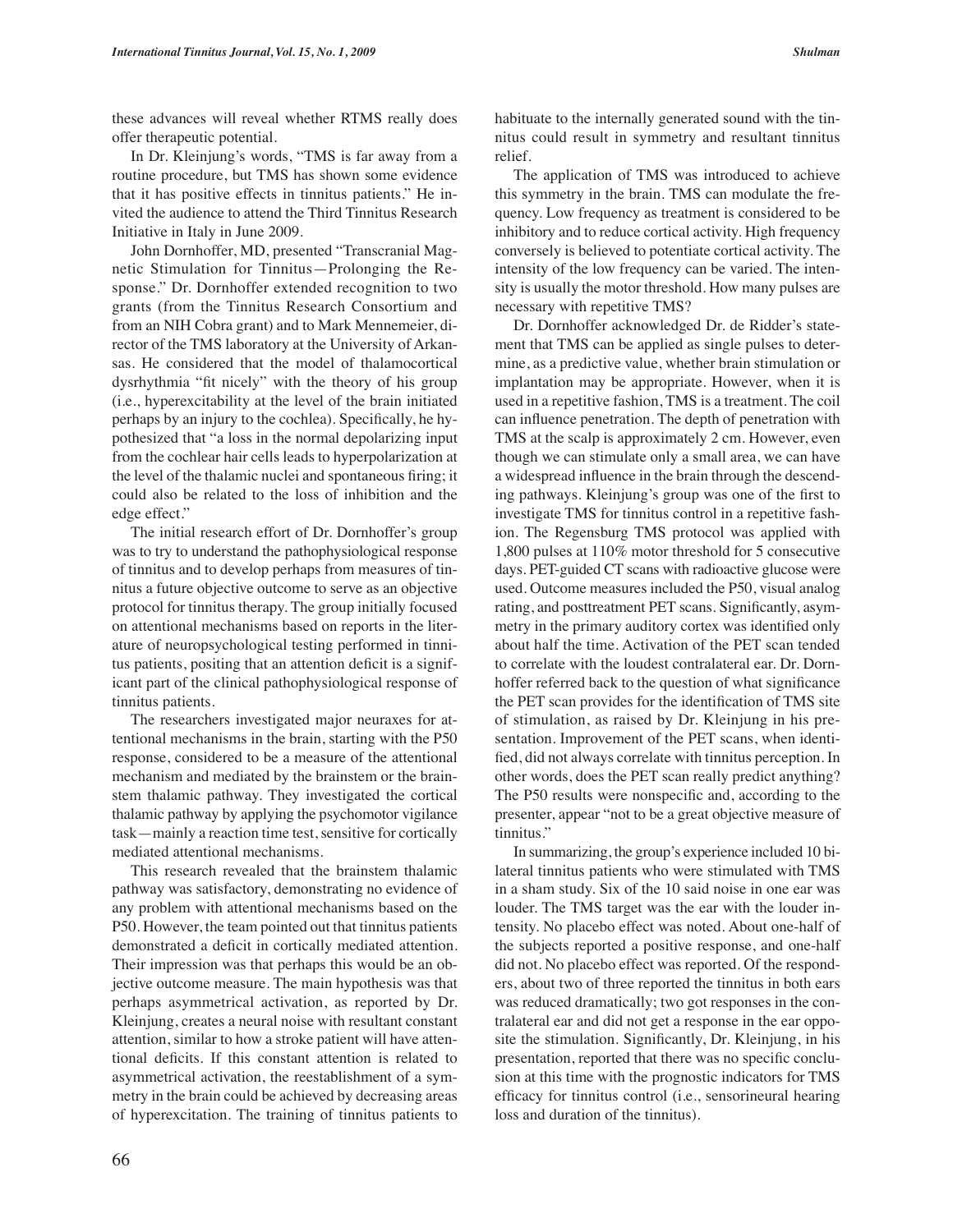Dr. Dornhoffer concluded that first-time responders appear to respond the second time. Approximately 25% may have some lasting effect with maintenance TMS therapy. The new sham study in 10 patients reported preliminary results of TMS efficacy for tinnitus control of approximately 50%. The questions remaining to be answered included value of the PET scan, reproducibility of results with repeated TMS, maintenance therapy for responders, and target selection for TMS.

The forum allowed sufficient time for questions and answers during the discussion period. The main questions and answers are summarized here.

**Question 1:** What changes in the personality of the patient have been observed after magnetic stimulation (e.g., sense of humor, worsening of the depression)?

**Answer** [Dr. Shulman]: No investigations of personality have been reported to date. Anecdotal reports of improvement in affect have been observed in patients reporting tinnitus relief with TMS.

**Question 2:** What is the EEG experience of transnasal recordings from the nasopharynx?

**Answer** [Dr. Viirre]: The point was made that, by placing electrodes in the nasopharynx, we get very close to the brainstem and the cochlear nucleus. In fact, the distance from generator to recording source is a critical factor in high-resolution metrics. What is exciting is that new electrode technologies will make it far simpler to capture these recordings quickly so that we will be able to put electrodes into the nasopharynx without a lot of electrode preparation and get very high resolution activity. In essence, instead of having to put electrodes at the base of your face, placement in the nasopharynx will be right at the base of the brain. I think that will be a dramatic way to improve the recording quality and get to the brainstem sources as you describe and suggest. I totally agree with you.

**Question 3:** If you are looking just at chronic disabling tinnitus, it seems to me that what makes tinnitus disabling is the patient's response to the tinnitus as opposed to any particular character or quality of the tinnitus. So, if you're just looking at chronic disabling tinnitus and stimulate the brain, how are you teasing out which QEEG changes are due to the tinnitus itself and what QEEG changes are just due to the reaction to the tinnitus?

**Answer** [Dr. Viirre]: An excellent point. As I mentioned in the talk, it looks like some of these EEG recording techniques can actually look at the brain responses. If we look at anxiety patients versus the depression patients versus people with normal psychometrics, we can see that in the EEG. My point is exactly as is yours (i.e., we have to do subtypes of the tinnitus sensation itself and the emotional reactivity). It looks like these kinds of stimuli or these kinds of recording technologies can do that. Interestingly, in evoked potentials, what we perform is the use of stress-evoking stimuli and look at the brain reactivity. Of course, in the tinnitus patient, the tinnitus itself is stress-evoking. Your point is well taken. We want to see the emotional reactivity to tinnitus. That means looking beyond the auditory cortex and limbic systems and to other reactive areas as well.

**Answer** [Dr. Shulman]: The question highlights the need and recommendation for the translation of basic sensory physiology for tinnitus—that is, for every sensation, there are different components: the sensory, the affect, and the psychomotor. The clinical translation for tinnitus diagnosis of advances in sensory anatomy and physiology for each of these components allows one to differentiate different neural substrates for the different components of the tinnitus. The question asked focused on the sensory component in tinnitus patients experiencing severe disabling-type tinnitus, and the presentations that follow will address the other components and issues presented by the question. The question was very well placed.

**Question 4:** What is the source of the equipment used for the QEEG recording? Who performs the test? What is the duration of the test?

**Answer** [Dr. Shulman]: The QEEG equipment is called the Neurosearch 24, (Lexicor Company, Boulder, CO). The equipment is relatively inexpensive. The data are sent by e-mail for analysis using a normative database. Dr. Barbara Goldstein, audiologist, performs the test. The QEEG has been incorporated into her medical audiological testing expertise. The QEEG report is clinically interpreted for the tinnitus patient.

**Answer** [Dr. Goldstein]: The test involves the placement of 19 electrodes on the patient's scalp (i.e., the EEG cap) using the international 10/20 EEG montage. Impedance is measured at each electrode site with respect to a reference, followed by the running of the test. The test takes 45 minutes to a maximum of 1 hour to complete. The data are sent by e-mail for analysis.

**Question 5:** In your experience, what is the difference between electrical and transcranial magnetic stimulation in the brain in TMS tinnitus relief responders and nonresponders ?

**Answer** [Dr. de Ridder]: Actually, all our patients are implanted only if they have a placebo-controlled tinnitus suppression (even if temporary) with TMS. Basically, the nonresponders with electrical stimulations are responders to TMS. The reason is not known. TMS most likely has a working mechanism different from electrical cortical stimulation. First of all, you're hitting a very big area with TMS. Probably the activation patterns with TMS are different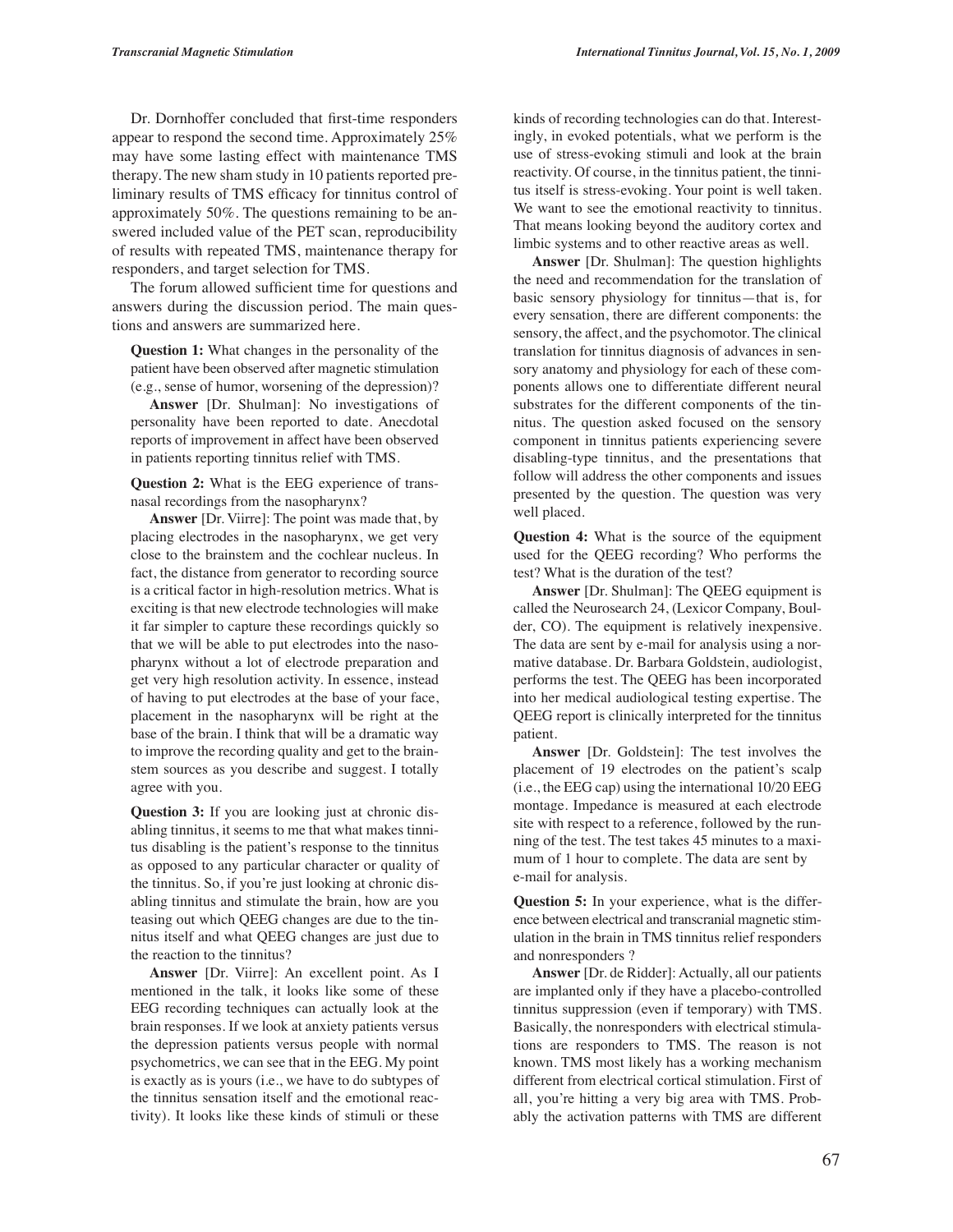from those with local electrical stimulation. For TMS pain control, it's actually better to stimulate next to the area of where the pain is being generated in the brain. So, if something similar might be occurring in the auditory system, then the targets that we have to look for with TMS and electrical stimulation might also not be exactly the same.

**Question 6:** Given that, how focused do you think electrical stimulation needs to be? I mean, what is an appropriate-size electrode?

**Answer** [Dr. de Ridder]: Well, the electrodes we use require improvement. If you stimulate constantly, you expect habituation to the stimulation. We actually use multiple programs to target one negative pole. We have multiple positive poles. Ideally, you would have electrodes with multiple rows next to each other and target the middle one to the fMRI bold spot. In this way, you can use multiple stimulation designs at the same time to achieve constant suppression. If this is not done, habituation develops, and the tinnitus is suppressed for a very short time. If you can stimulate not only different geographical anatomical sites with different patterns of activation and with different frequencies, you can attempt to prevent habituation to the stimulation. So, the more chaotic the stimulation, actually, the better the result.

**Question 7:** Do you think you can do that with surface TMS, or do you think ultimately that you're going to have to go deep?

**Answer** [Dr. de Ridder]: When we look at our initial extramural results, which included two patients who were nonresponders, we thought that if we stimulated the primary auditory cortex, they would respond. Stimulation of the primary auditory cortex resulted in no response. Actually, when they did not respond to secondary auditory cortex stimulation, they did not respond to primary auditory cortex stimulation. This may be explained by a long-standing duration of the tinnitus and that we were just targeting the wrong spots. In the case of responders to stimulation on the secondary auditory cortex, we could not control the habituation. For both of these patients, the implantation of electrodes on the primary auditory cortex resulted in a sustained suppression, probably owing to habituation in the primary auditory cortex being less than in the secondary or association cortices to constant stimuli. There may be prevention of habituation by stimulation onto or into the auditory cortex with a technique of stimulation in the somatosensory area, as recommended by Michael Seidman.

**Question 8:** With respect to the thalamus, does the ventral intermediate nucleus of the thalamus play a role in your concept or not?

**Answer** [Dr. de Ridder]: No, not really. At least not for tinnitus. Probably the extralemniscal system information from the brainstem is received into the intralaminar posterior thalamus. The laminar nuclei are like a network surrounding specific nuclei. The activity in the thalamus, which is controlled by the brainstem, will result in a change in arousal, predominantly based on intralaminar nuclei activity. This activity will then basically be directed to the specific nuclei that, for the intensity component of the tinnitus, is most likely related to the medial geniculate body, as suggested by our fMRI studies. The emotional component, of course, has to come either from the medial dorsal or the anterior nuclei. That is a separate issue that we have not yet addressed.

The International Tinnitus Forum was pleased to have as its guest of honor Professor Dirk de Ridder, from the University of Antwerp, whom the author was fortunate to meet at the time of his visit to the Brain Research Laboratory at New York University, directed by Drs. Roy John and Leslie Prichep. That visit included attempts for achieving tinnitus relief with TMS in two patients from the Martha Entenmann Tinnitus Research Center with a predominantly central tinnitus of the severe disabling type. Dr. de Ridder's background in medicine, basic sciences, neuroscience, and neurosurgery have provided him with a basis for the clinical application for investigation of brain function, identification of neurocircuitries in the brain, development and clinical application of objective outcome measures of EEG for tinnitus diagnosis and treatment, and the development and clinical application of neurosurgical approaches for attempting tinnitus relief. This author considers Dr. de Ridder's contributions to date for the diagnosis and treatment of the tinnitus patient to be of a significance equal to that of Bill House for the cochlear implant and treatment of severe profound sensory hearing loss.

Dr. de Ridder's presentation, "Tinnitus: From Basic Science via Noninvasive Magnetic Stimulation to Brain Surgery," focused on how the technology of EEG, QEEG, and the Loreta mapping technology can better delineate and improve brain stimulation with TMS or electrical stimulation via implanted electrodes to achieve tinnitus control. In addition, attempting to answer the most difficult question of why not all tinnitus patients respond to TMS with tinnitus control, Dr. de Ridder hypothesized that altered activity in the auditory cortex is going to be part of the final common pathway of the generation of tinnitus.

The introduction to Dr. de Ridder's talk proposed a theory for the generation of tinnitus (i.e., "the auditory part"). The second part of his presentation focused on the distress that accompanies the tinnitus percept. The speaker reviewed the tonotopic organization of the auditory system within the cochlea and its projection in the ascending auditory pathways to the auditory cortex and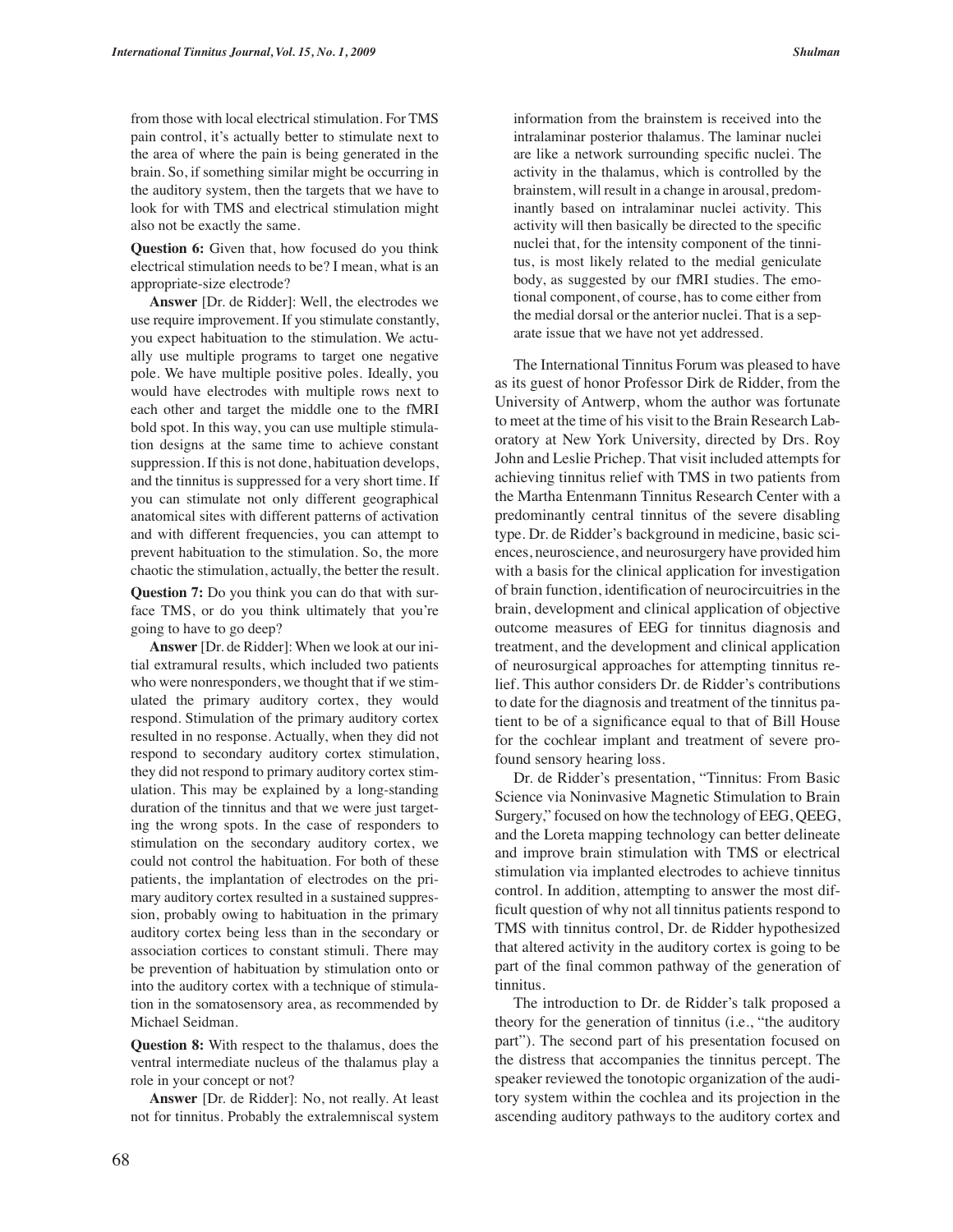presented it as one of development dependent on the input that one experiences in utero and predominantly post utero. This infers that the tonotopic organization of the auditory system can also be altered in response to any change in input.

Dr. de Ridder presented this dynamic activity as having an application for tinnitus treatment. Alteration in the tonotopicity of auditory cortex has been reported in the sense that areas that were previously processing highfrequency input were now processing middle-frequency input. Hence, the working hypothesis is that tinnitus is actually a phantom perception similar to phantom pain related to a deafferentation reflecting a lack of auditory input. The lack of input induces changes at the level of the thalamus and cortex, called a *thalamocortical dysrhythmia*. At the cortex, this is reflected in an increased synchrony that induces Hebbian plasticity. This Hebbian plasticity says that "cells that fire together will wire together"—which might then induce cortical reorganization. Treatment would then have as its goal a reafferentation by presenting missing information either directly or indirectly to the cortex. Multiple methods can be attempted to bring new auditory inputs to the cortex (e.g., cochlear implants in unilaterally deaf patients, hearing aids in patients with residual hearing, direct stimulation of the auditory nerve, brainstem, thalamus, cortex). Multiple locations on the trajectory of the auditory input to the cortex can be targeted to modulate the abnormal activity associated with the tinnitus.

However, the question posed was, "Is it just the auditory cortex or are there additional structures involved in the generation of the tinnitus?" Normally to be considered is that the auditory input is received at the primary auditory cortex and goes to the secondary auditory cortex, where it is integrated with visual information (i.e., sensory information) in multimodal areas (i.e., crossmodal cortical stimulation). This information is received and compared to already stored information, and a decision is required as to whether one must respond. Furthermore, this new information will be evaluated both emotionally and cognitively and then undergoes an integration in relation to the input.

Multiple pathways have been described in the brain for such integration. The predominant emotional activity has been hypothesized in the past to start in the amygdala. From there, the information goes to the anterior cingulate and from there to the orbitofrontal cortex (actually, the ventral medial prefrontal cortex) just anterior to the amygdala. The cognitive pathway is hypothesized to start at the level of the hippocampus, posterior to the amygdala. From the hippocampus, the information is transmitted to the posterior part of the cingulate gyrus and from there to the parietal, superior temporal, and frontal areas. This cognitive and emotional input has

to come together somewhere. Recent information suggests that the dorsolateral prefrontal cortex (DLPC) might be the area wherein an integration of emotional and cognitive inputs occurs.

Dr. de Ridder made reference to two pathways that have been reported to induce an emotional response. An emotional stimulus will go to the thalamus and from there in a direct pathway to the amygdala, which will allow an immediate response. The information is also transmitted to the auditory cortex and from there to the prefrontal cortex and from there to the hippocampus, which will then influence the amygdala. Translation of these emotion reports to tinnitus suggests that an auditory stimulus, whether internally or externally generated, will activate both the lemniscal and extralemniscal pathways and directly or indirectly influence the amygdala. The primary and secondary cortices connect to multisensory association areas and to the prefrontal cortex. From another part of the anterior cingulate, there are direct connections to the anterior insula, which is most likely involved in the autonomic response to the internally or externally generated auditory information. From the amygdala, the reward pathways are stimulated, with resultant activation of the orbitofrontal cortex or update of the received input (or both). The end result is integration of cognition and emotion in the DLPC. From the DLPC, direct pathways extend basically to every single structure mentioned and also to the A1 primary cortex, with a probable modulation of the gain of activity in A1.

Dr. de Ridder hypothesized that if the complexity of the processes increases by the combination of multiple pathways, a point of impracticability is reached, with a resultant failure of brain function. In other words, if you are going to stimulate one of the brain areas with TMS, it is very easy to get activity changes in areas of the brain other than that of the primary site of stimulation. So how and why is TMS of the auditory cortex useful?

The basic hypothesis proposed is that tinnitus is related to reorganization and hyperactivity of the auditory cortex. If one can demonstrate this hyperactivity in a noninvasive way, using whatever functional imaging tool is available (e.g., EEG, magnetic encephalography, fMRI, or PET) and if one can demonstrate activity in a particular region, one can target it in with neuronavigation and deliver a noninvasive TMS. If TMS is beneficial, with neuronavigation you can basically implant an electrode onto the same area for delivery of electrical stimulation with resultant continuous tinnitus suppression.

Dr. de Ridder posed basic questions: Is tinnitus related to hyperactivity of the auditory cortex? Would stimulation or neuromodulation of the auditory cortex area result in tinnitus suppression and tinnitus relief? It must be considered that the brain is an information-processing machine with a huge amount of cells connected to a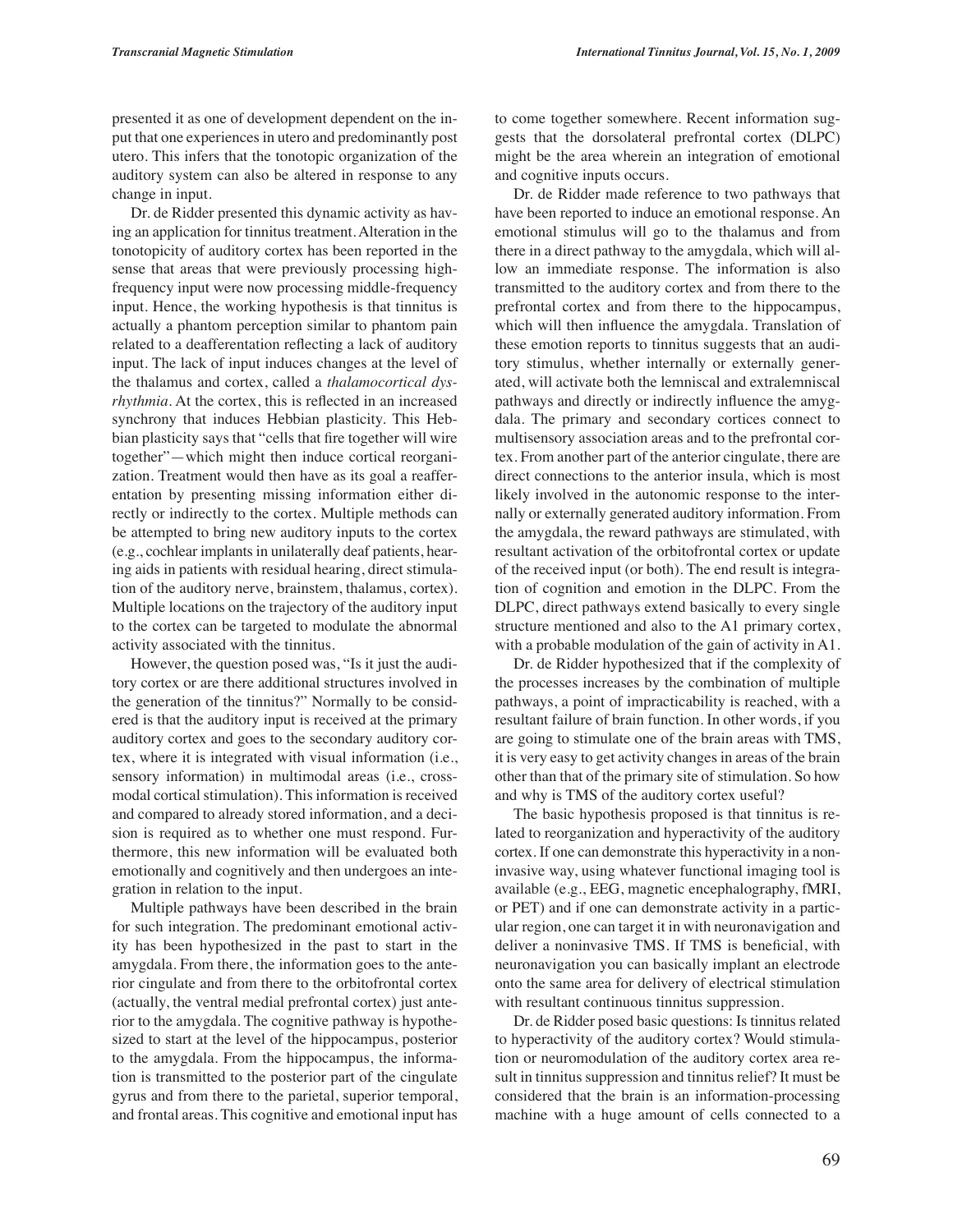huge amount of cells—that is, the brain is a complicated structure. Conversely, the information theory, which is a mathematical framework to quantify information transmission, has actually shown that the firing rate of the brain is related to the amount of information that is being transmitted—a very logical deduction. The speaker pointed out that the quicker one talks, the more information can be conveyed up to a certain level, at which point nobody will understand what is being said because the speaking rate is too fast. Theoretically, he hypothesized this as taking place in the brain. However, the higher the firing rate and the higher the oscillation rate, the more information can be transmitted.

This activity can be recorded with EEG. In general, what you see is low-frequency activity that has been correlated with deep sleep, anesthesia, and coma (i.e., delta). A somewhat higher frequency of activity occurs with light sleep (i.e., theta activity). Basically, the normal firing rate, and the normal oscillation rate of the sensory cortex, is the alpha frequency. Everybody has an individual alpha rate, between 8 and 12 Hz.

When gamma activity is approached (30 Hz and higher), the speaker suggested, this frequency of brain activity is necessary for conscious awareness of any percept. This was first studied in the visual system, wherein visual awareness requires gamma-band activity. In the auditory system and for any stimulus to be perceived, Dr. de Ridder suggested that this gammaband activity is actually required. As tinnitus is a conscious auditory percept, it would be logical to identify this gamma-band activity. Gamma-band activity has been confirmed with magnetoencephalography (MEG) in tinnitus patients. In addition, it has been hypothesized and reported that gamma-band activity is predominant on the side contralateral to where the tinnitus is perceived (i.e., left-sided tinnitus correlates very nicely with gamma-band activity increase in the contralateral right auditory cortex).

The replication of this result with EEG is desirable because MEG is a high-tech, expensive examination. According to the presenter, Loreta analysis of EEGs in tinnitus patients with a unilateral right-sided narrowband tinnitus has revealed activity in the contralateral auditory cortex with a little spread. A reported increase in gamma-band activity has been correlated to the intensity of the tinnitus. Therefore, the louder the tinnitus is being perceived on a visual analog scale, the more gamma-band activity seems to occur. The tinnitus intensity not only correlates with the gamma-band activity in the auditory cortex; it correlates with the decrease in theta activity at the edge of the occipital, temporal, and parietal lobes, a cross-modal association area, and a decrease in theta activity in the DLPC. If one applies a masking stimulus for tinnitus, one can expect—if tinnitus relief is experienced—that the gamma-band activity in the contralateral auditory cortex should disappear.

Tinnitus patients in whom the tinnitus intensity is reduced should then demonstrate asymmetry in the current density, and the amount of gamma-band activity should decrease in the contralateral auditory cortex, suggesting a causal relationship and not just a correlation. To Dr. de Ridder, reporting of the gamma-band activity in the visual system has actually demonstrated that, in a comparison of visually perceived stimuli with visually non-perceived stimuli, the amount of gammaband activity is more or less equal, which is the opposite of what he had been talking about until now. What is different is that there is a lot more synchronous gammaband activity in the perceived than in the non-perceived stimuli, basically suggesting to the speaker that gammaband activity is a prerequisite but does not equal conscious perception.

For Dr. de Ridder, gamma-band activity data from the olfactory system suggest that the gamma-band activity is nothing more than a carrier wave, similar to a carrier wave used in radio transmission (i.e., a particular frequency is superimposed on this carrier wave). The speaker suggested that the information of the gammaband activity actually is reflected in the amplitude modulation of the carrier wave of the gamma-band activity. The gamma-band activity has been investigated from another point of view (i.e., independent component analysis). Independent component analysis is a statistical technique that looks at the EEG activity and then separates statistically independent components that are found within this activity. One can perform a spectral analysis of the data, identify the gamma-band activity, and complete an independent component analysis.

Dr. de Ridder compared the independent component analysis to a mixed salad of potatoes and tomatoes. First, one separates all the potatoes from all the tomatoes in the mixed salad, thus obtaining separate components that are then analyzed. Clinically, a practical example can be a patient with right-sided pure-tone tinnitus. The Loreta QEEG displays 40-Hz activity in the contralateral auditory cortex. Loreta analysis of the independent components looks at each location, where each of these components is being generated. This is followed by identification of a specific component that is co-localized with the gamma-band activity, suggesting that this component is actually information within this gamma-band activity that contains the content of the tinnitus. Is this just speculation or could this be true?

The speaker suggested one way of validating this theory: simultaneously recording a complete EEG from each of the electrodes in the EEG cap, visually inspecting for a component localized in the contralateral auditory cortex, and then actually comparing the independent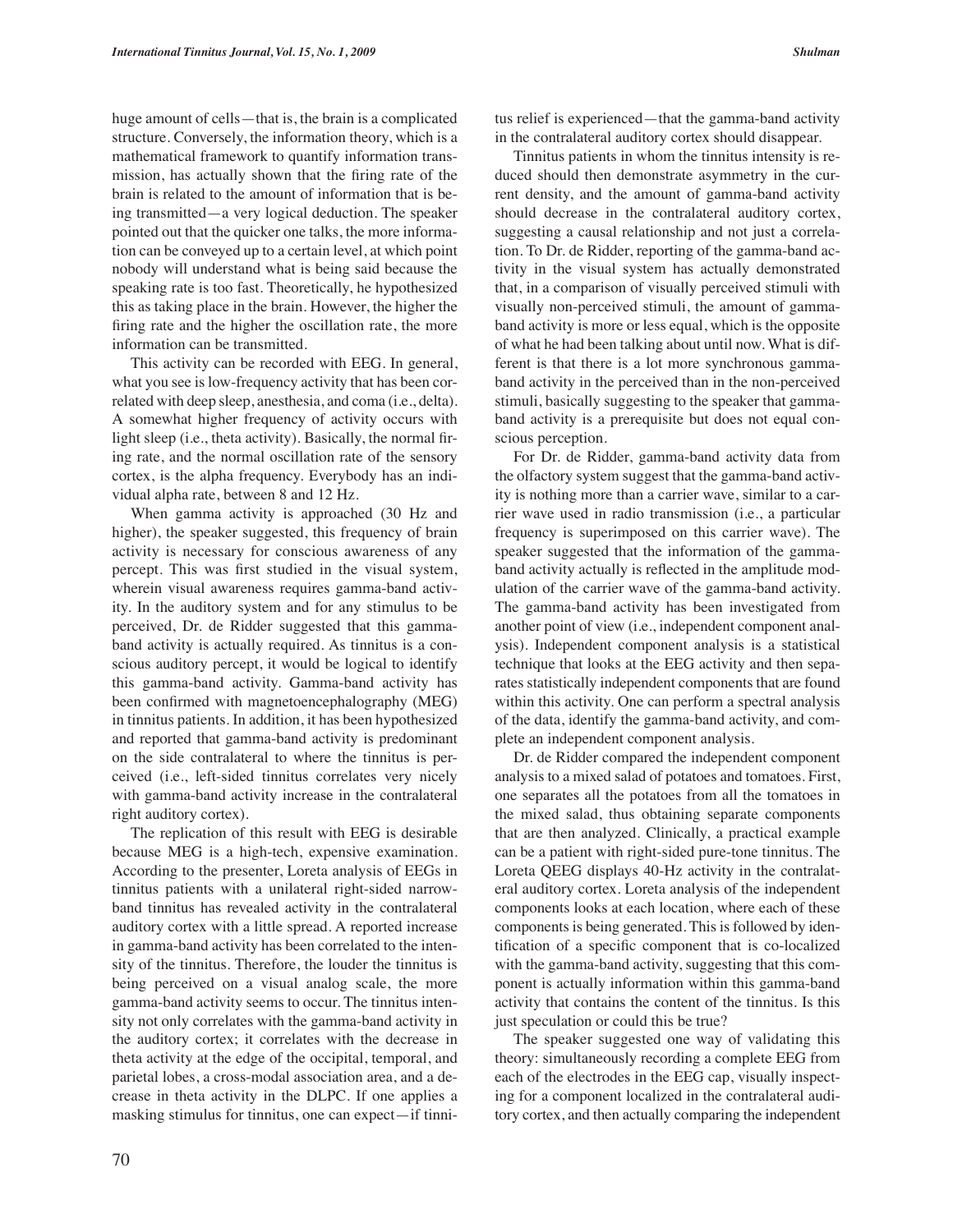component localized in the auditory cortex with a spectral analysis (i.e., fast Fourier transformation) of the recorded activity in the auditory cortex. If a correlation analysis reveals that the independent component recorded with EEG is correlated to the activity directly recorded from the electrodes, this then suggests that independent component analysis may be another worthwhile approach to examine information in the brain that might code for tinnitus.

Dr. de Ridder's summary stated that decrease in auditory input results in a reduction in brain activity of the higher frequencies and higher oscillation rates, which is a reflection of less processing within a specific thalamocortical column within this specific receptive field. The brain automatically oscillates at a lower rate (i.e., theta activity). At the level of the thalamus, the decreased activity is relayed to the cortex and results in an initial area of lower-frequency activity in the auditory cortex. As a result, there will be less lateral inhibition, with a resultant induction of a halo of hyperactivity within the gammaband range, called the *edge effect*. The edge effect for tinnitus is suggested as correlated to pain (i.e., a coupling of pathologies). In the brain, deafferentation slows down activity and then increases activity in a surrounding area of the cortex. This view of thalamocortical activity at a microscopic level has also been replicated at the cellular level. The significance is that using a powerto-frequency analysis of brain electrical activity, normally an alpha activity is present in the sensory cortex. When a thalamocortical dysrhythmia occurs, more thetalike activity and more gamma-band activity ensue.

As Dr. de Ridder pointed out, the persistent question is whether the auditory cortex by itself is sufficient for conscious awareness. Patients in a persistent vegetative state (PVS) provide some insights to answering this question. In a vegetative state, the patient appears awake but demonstrates no awareness of input. The amount of awareness in PVS is correlated with a decreased metabolism and decreased connectivity in the brain. The decreased metabolism is not recorded only in the auditory cortex but in the prefrontal and the medial and lateral side of the parietal lobe. These areas are multiple, always the same, and demonstrate a decreased metabolism. There is also a decrease in connectivity between the thalamus and the prefrontal cortex and between the prefrontal cortex and the parietal cortex. There is the combination of less activity and, especially, a decrease in connectivity. Awakening from a PVS triggers a restoration of the connectivity between anterior cingulate, the frontal cortex, and the intralaminar nuclei of the thalamus. Not only is there an increase in activity but, more important, the connectivity between the different parts of the brain returns to normal.

Auditory processing in a PVS is decreased. A person in a PVS still exhibits recorded auditory activity, indi-

cating that the auditory cortex is activated by auditory stimuli. The problem is that this activation is disconnected from all the other areas with which it is normally connected. Even though the auditory cortex is activated, it does not seem to be correlated to auditory awareness. Most likely, the auditory cortex itself is not sufficient for conscious perception. If taken one step farther, perhaps tinnitus is not related just to auditory cortex activity. Studies of different levels of consciousness suggest that there is global workspace (i.e., there is activity going on in the brain at multiple areas). Stimuli can be supraliminal and attended. For example, in the visual system, activity is possible at the primary visual cortex, at the secondary visual cortex, and in the frontal cortex. This combination of activity is needed for a supraliminal stimulus to become attended to with attention. One can have an unattended supraliminal stimulus, in which case basically the connectivity between the frontal cortex and the sensory cortex is absent. One is still aware of the stimulus but not attending to it. A subliminal activity is basically just some activity in the primary sensory cortex as seen in PVS patients. If one has activity just in the sensory cortex but not connected to anything else, basically one is not perceiving anything consciously: When the gamma band of activity is not localized, there is no awareness. This suggests that there is actually more connectivity going on in this gamma-band activity than just the perceived stimulus. For a visual stimulus to be perceived, enhanced data oscillations of the frontal region are needed, which is interesting because examination of EEG tinnitus data reveals activity in the DLPC and an alteration in the theta activity associated with the intensity of the tinnitus. Our tinnitus data relate very well to what has been reported in the visual system.

A third important differentiation, according to Dr. de Ridder, between consciously perceived and nonconsciously perceived data is a P300 component in the eventrelated potentials. The P300 was present when the stimulus was perceived. Does this P300 represent the activation of the global workspace? He posits that this may be true because examination of the neural generators of the auditory P300 shows that the same areas are activated (i.e., auditory cortex with the prefrontal cortex, the anterior cingulate, the posterior cingulate, and parietal areas). These areas are exactly the same areas as in PVS patients disconnected from the auditory cortex. The P300 may just be a sign of activation of the global workspace. Practically, the gamma-band activity is probably a requirement for conscious perception of tinnitus, but this gamma-band activity is not restricted to the auditory cortex and needs to be connected to the global workspace and other areas in the brain. The bold effect obtained with fMRI, which provides high spatial resolution, is related to gamma event– related synchronization, at least in the visual system.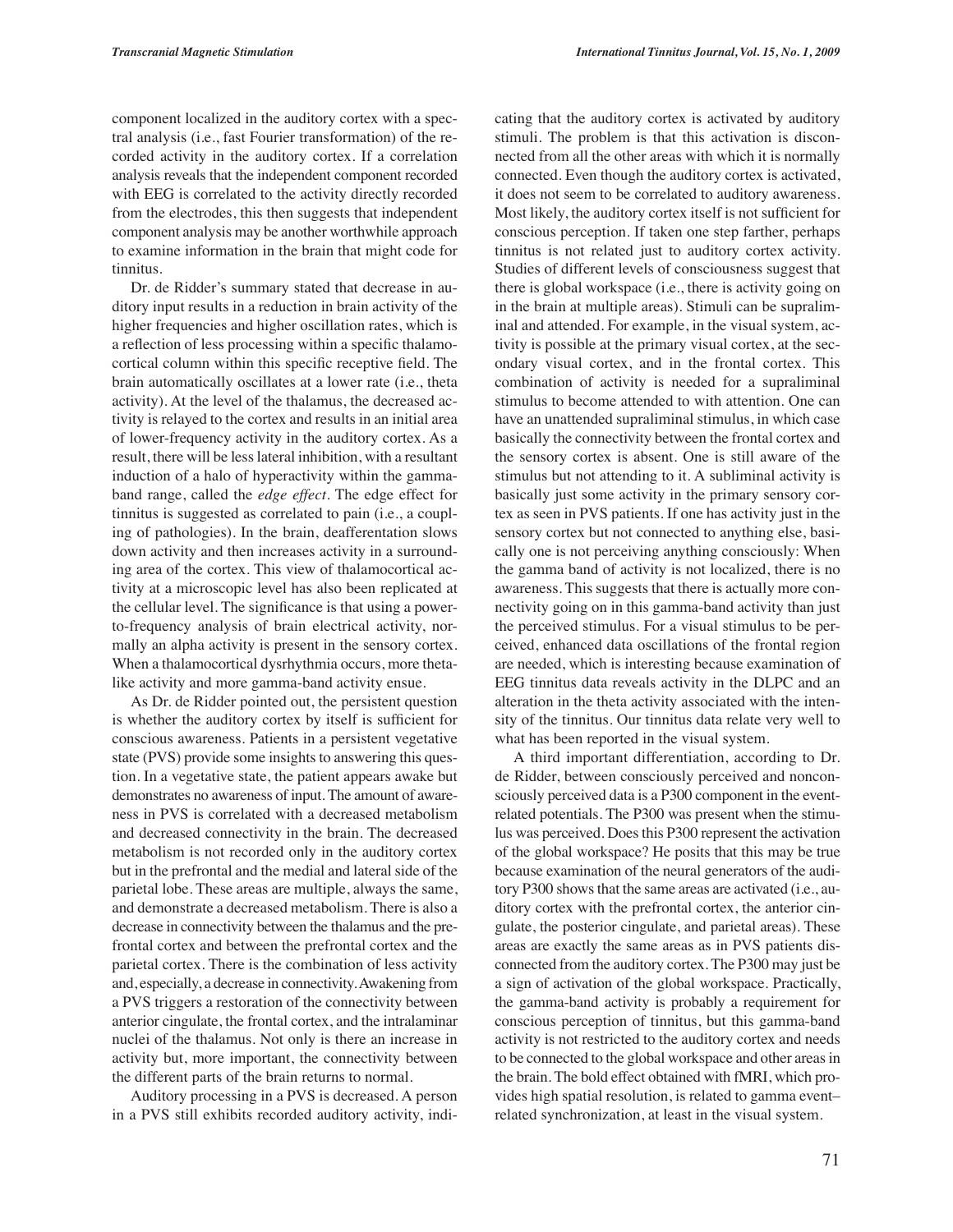Dr. de Ridder cited a report that suggested that it is also likely in the auditory cortex. The bold effect in the auditory cortex relates to a local field potential. Recordings with EEG provide a correlation between the gammaband activity and what is seen on fMRI, suggesting that fMRI may serve as an indicator of gamma-band activity as related to tinnitus perception. fMRI studies in tinnitus patients have identified a change in bold activity related to the unilateral tinnitus in the contralateral auditory cortex and, in bilateral tinnitus, no significant difference between auditory cortices. Not only is there a difference in the contralateral auditory cortex in gamma-band activity, but there is a difference in the inferior colliculus and in the medial geniculate body. The change in gammaband activity is not only at the cortex but basically in the entire auditory pathway. If this is correct, fMRI may be a technique to identify in the tinnitus patient this abnormal gamma-band activity, which is a prerequisite for conscious perception.

If one has achieved temporary tinnitus suppression with external TMS, the next step would be fMRI to target the area with an electrode, using neuronavigation to produce a temporary suppression of the activity at the cortex associated with the tinnitus. If that is successful, the tinnitus patient and physician are satisfied. However, the speaker pointed out that a couple of things might go wrong. First, the electrode might not be on the right location. He described the process and technique for site localization for TMS and electrode placement with neuronavigation. Then he presented the case of a 30-year-old man who had a pure-tone, 3,000-Hz tinnitus in the left ear greater than the right, related to a dip on the audiometric test and suggesting deafferentation. The tinnitus was a grade 4 on the tinnitus questionnaire (i.e., a psychologically decompensated severe tinnitus). The visual analog scale of intensity was 8 of 10. The patient was selected for implantation. Empirically, the best stimulation design that can maximally suppress the tinnitus was selected. Over one pole of the electrode, the response was positive, one pole was negative, and all the others were neutral. Dr. de Ridder made a comparison of the EEG activity and co-registered with the fMRI. His team recorded from the electrodes and performed a power-to-frequency analysis. Translation of the thalamocortical dysrhythmia concept is considered a plausible model for tinnitus. A normal alpha activity was identified at the posterior electrodes. The first pole demonstrated an abnormal recording. The bold effect was actually an alpha peak next to which was a theta peak, which was exactly what has been predicted for the edge effect. Electrical stimulation suppressed the tinnitus. In a period of residual inhibition, when the patient did not perceive tinnitus, the recording was repeated, and the theta peak disappeared. The concept of thalamocortical dysrhythmia might actually be correct.

Dr. de Ridder reported next on an analysis of similar data in progress for 10 patients. However, his team wondered why, if the theory of thalamocortical dysrhythmia is correct, some people did not improve with electrical cortical stimulation? First, their theoretical model might have been wrong. Second, they might have been using the wrong stimulation design or might just be looking at the wrong target based on the wrong model. There is probably some truth in the thalamocortical dysrhythmia model.

Regarding hyperactivity in the auditory system, two auditory pathways bring information to the cortex, and two auditory pathways bring information back to the periphery and to the cochlea. The extralemniscal system is phylogenetically much older and is not tonotopic or, at least, the tonotopic structure is very poor. The lemniscal system is tonotopically structured and phylogenetically more recent. Some have suggested that when something is changing in the auditory environment, this extralemniscal system becomes active. It recognizes that something is changing. The change itself, the content of the change, is transmitted in the lemniscal system. The lemniscal system fires in a regular mode, and the extralemniscal system fires in a burst mode, at the level of the thalamus. This is clinically interesting because one can hypothesize that white noise or noise like tinnitus might be generated by hyperactivity in the extralemniscal system, which is non-tonotopic, and that pure-tone tinnitus might actually be generated in the lemniscal system. Furthermore, narrow-band tinnitus might be a co-activation of both. If this is correct then basically the burst firing has to be a more potent activator of the auditory cortex than the tonic firing. This has indeed been reported (i.e., a burst is perceived at cortex as a wake-up call from the thalamus).

Actually, if the hypothesis is correct—that the extralemniscal system that fires in burst mode generates a narrow-band tinnitus and that burst is a more powerful activator of the cortex than a tonic stimulus—then researchers would predict that basically narrow-band tinnitus does not respond as well to tonic stimulation because it is generated in a neural substrate (i.e., the extralemniscal system, which fires in a burst mode and cannot be suppressed by tonic stimulation).

The speaker also reported results of an analysis of 46 placebo-negative patients with unilateral narrow-band tinnitus. Burst TMS was a lot more effective than tonic TMS for the suppression of that tinnitus. Results from another group of patients were investigated to determine whether burst TMS would alter pure-tone tinnitus and reported no difference with a burst or tonic stimulation for such tinnitus. Pure-tone tinnitus seems to respond equally well to burst or tonic stimulation, but noise-like tinnitus did not. Dr. de Ridder concluded that they might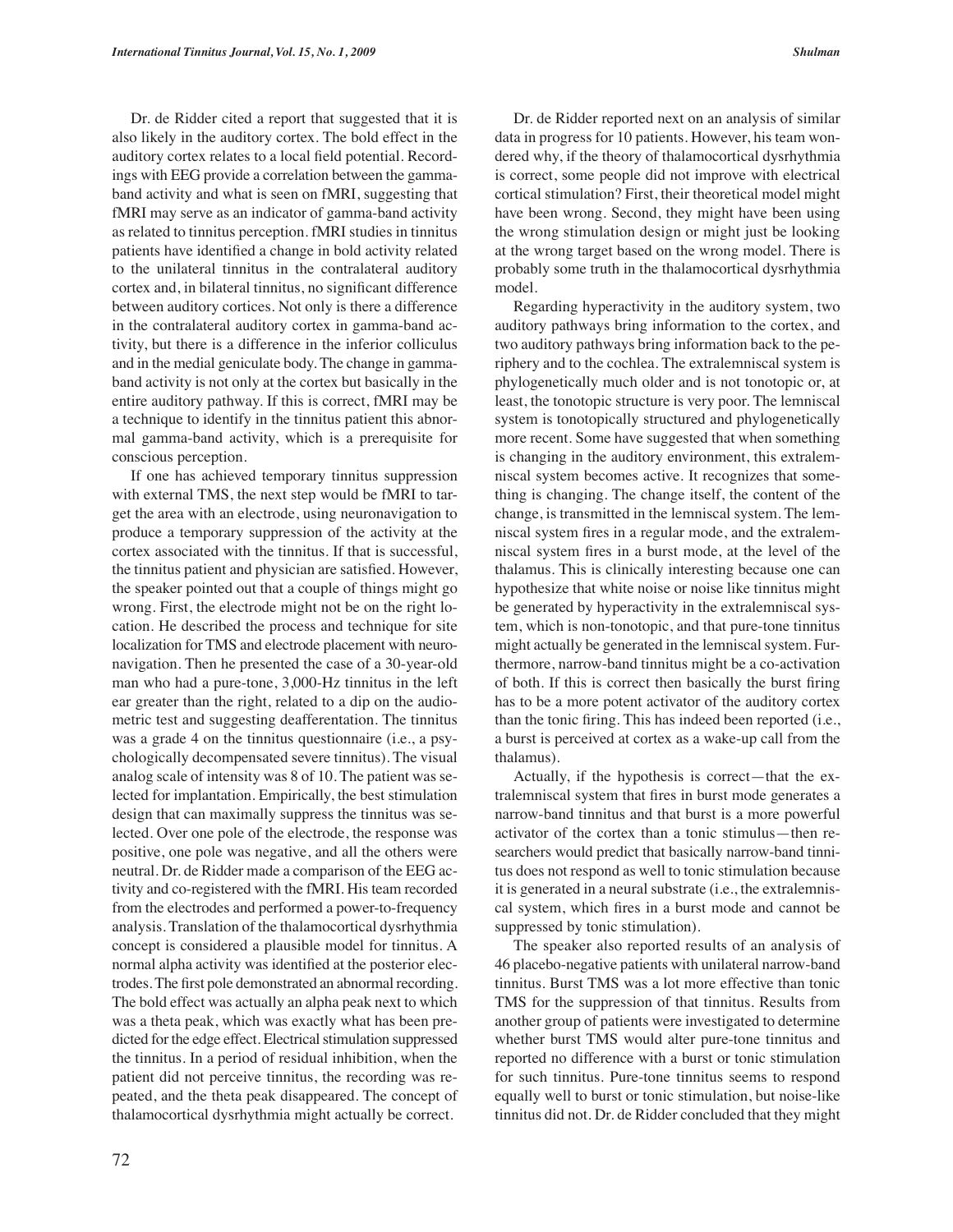have been using a wrong stimulation design. Metaphorically speaking, he suggested that the TMS machine was talking to the brain in a way that the brain did not understand or perhaps the researchers were just targeting the wrong spot in the brain.

What Tobias Kleinjung has reported and what John Dornhoffer and his colleagues have also demonstrated is that basically, in time, the TMS effect for the amount of positive tinnitus suppression decreases. The longer the duration of the tinnitus, the worse has been the incidence of occurrence of tinnitus suppression with TMS. That (1) there is a network stabilization going on and that network (the global workspace model) is too strong for TMS machine influence, (2) the auditory cortex is not involved or has become less involved, and (3) the network might be changing were concepts all open to consideration. Dr. de Ridder cited chronic and acute tinnitus, the demarcation empirically set at 4 years' duration, which suggested that the network does indeed change for both alpha and gamma frequencies. The connectivity between the gamma-band activity changes in time. Examination of the EEG data, which includes a current density trend analysis (i.e., a mathematical way of identifying changes of activity in the brain related to the tinnitus duration) has revealed over time significantly less gamma-band activity in the contralateral auditory cortex, which is statistically significant. In addition, the researchers reported a theta increase in the bilateral auditory cortices. In time, not only did the gamma-band activity decrease in the auditory cortex, but the theta activity tended to increase and become bilateral. If the auditory cortex is the generator, then in time, because it becomes bilateral, unilateral TMS may not be successful. Additional observations for the factor of tinnitus duration and its reflection in TMS efficacy for tinnitus suppression revealed that the change in time was accompanied with less gamma-band activity in the auditory cortex but an increase in gamma-band activity in the anterior cingulate. The anterior cingulate might be taking over part of the activity of the auditory cortex.

Interestingly, an increase in beta activity was reported in the hippocampal-parahippocampal area (i.e., the hippocampus-parahippocampus became more involved). A report from the Regensburg group, using voxel-based morphometry, demonstrated a decrease in gray matter concentration in the same area. The hippocampus in chronic tinnitus patients may become more important in time. If that is correct, this might be helpful for tinnitus research from a clinical point of view (i.e., the clinical application of the EEG with Loreta source analysis and brain PET to possibly predict responders and nonresponders to TMS and electrical stimulation for tinnitus relief). Furthermore, the results from an approach with EEG Loreta analysis of responders with electrical

stimulation would serve as a source of comparison to that of the Regensburg group performed with PET.

The report from the visual system provides information of why the hippocampal area and the DLPC data activity are important. In the visual system, the presentation of a visual stimulus results in activity in the thalamus, the visual cortex, and the parietal and bifrontal cortices (i.e., the global network and the visual cortex are activated). With sustained perception—such that the perceptual awareness of the stimulus outlasts the stimulus itself—one has a prolonged conscious perception of a stimulus no longer present. Neuroimaging has identified differences in activation in the DLPC. The voxelbased morphometry studies of the hippocampus and the left hippocampus are similar to what has been identified with EEG Loreta source analysis. This was suggested to reflect an increase in the generation of the tinnitus percept by the hippocampus and the DLPC, just like a sustained perception of an external stimulus. The auditory cortex might not be needed any more.

The clinical relevance of this finding is further supported by an experiment with selective Amytal injections into the anterior choroidal artery. The anterior choroidal artery supplies blood to the hippocampus and the amygdala. Amytal is a barbiturate that can be injected intra-arterially. Basically, the amygdala and hippocampus are put to sleep for 10 minutes after Amytal injection. In tinnitus patients, if the patient has a tinnitus of long duration, the tinnitus was suppressed, but only the puretone component of the tinnitus. This suggests that indeed the hippocampus might actually be involved at least in the network generating the tinnitus percept. The hippocampus can, therefore, be considered to be a new target for electrical stimulation. Still unclear is whether the hippocampus can be reached by TMS with insertion of an electrode behind the ear and traveling on a trajectory through the hippocampus all the way into the amygdala, on the spot activated on fMRI over a particular tinnitus frequency. The speaker presented an fMRI demonstration of response to the tinnitus frequency and another frequency as a potential technique for the visual display of the location of site for stimulation. If the amygdala hippocampus was activated, it could be targeted for electrical stimulation. This has already been started in Antwerp.

The second part of Dr. de Ridder's talk was a focus on the distress that accompanies the tinnitus percept. Most patients are seen for the distress and not the tinnitus intensity. Dr. de Ridder suggested that the tinnitus intensity, at least in the acute stage, correlated with an increase in the gamma-band activity in the contralateral auditory cortex that changes in time.

The results of EEG and Loreta source analysis were reported for the evaluation and comparison of distress in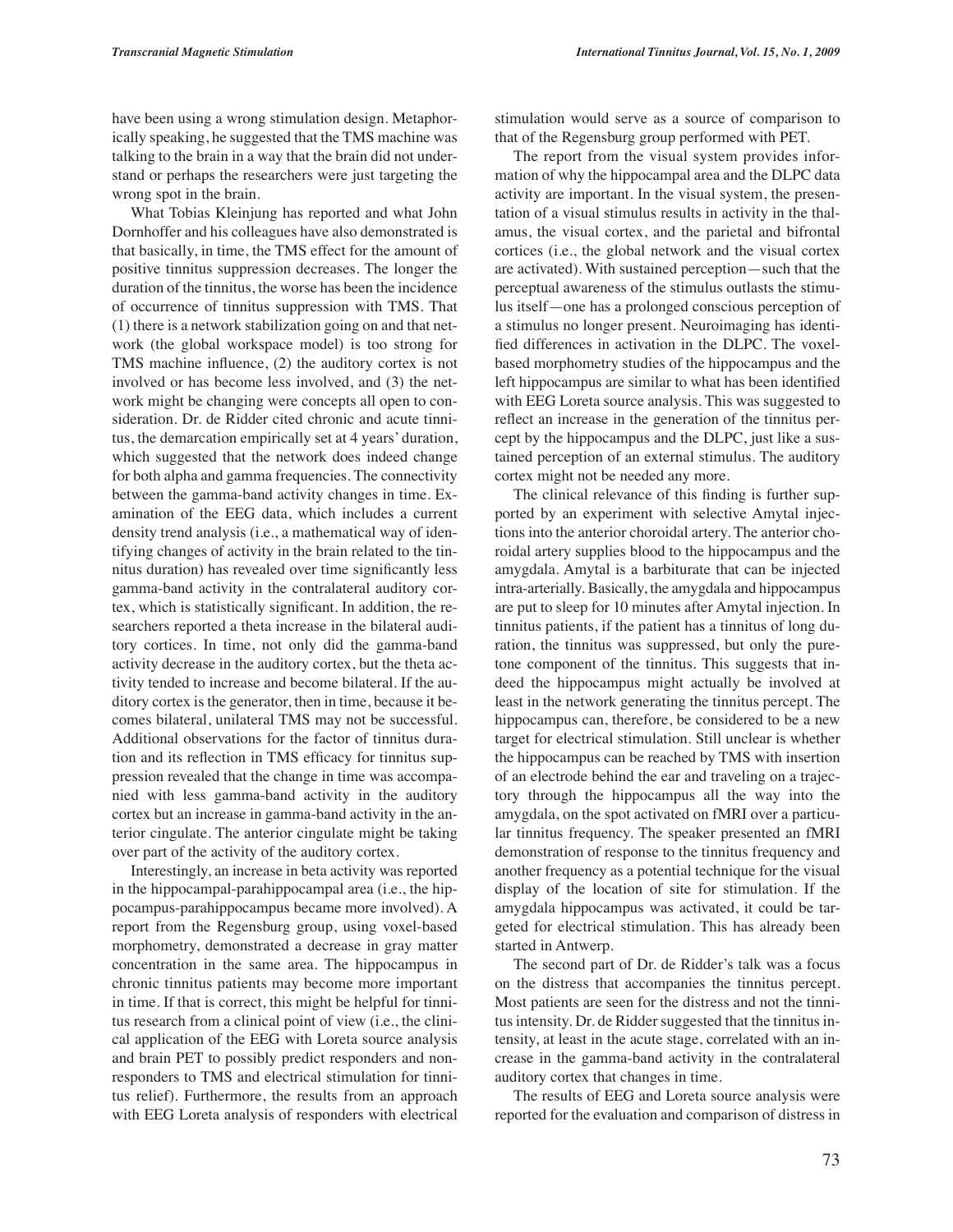two groups of tinnitus patients (i.e., grade 1 and grade 4 tinnitus). Differences reported between the two groups were considered to be a reflection of a distressed neural network. The network started from the amygdala and extended to the anterior cingulate and from the anterior cingulate to the anterior insula and BA 10. This network seemingly was reported to correlate with an increase in distress. The tinnitus distress might actually be a phase synchronization of neuronal activity at brain cortex between the distress network and the thalamocortical oscillation on a level of gamma-band activity. If they are in phase synchronization, everything occurring at the same time in the brain is considered by the brain as one unified percept. Assuming that this is correct, it might be useful in the near future to actually stimulate in tinnitus distress patients the prefrontal cortex at BA 10 or at the level of the insula and the auditory cortex, out of phase, to break this phase synchronization to treat the tinnitus. Two magnets would need to be applied at the same time.

Dr. de Ridder summarized by saying that tinnitus intensity might be related to a gamma-band activity in the auditory cortex distress network of the right DLPC, the right amygdala, the anterior cingulate, the anterior insula, and the BA 10. This was explained to coincide with the exact same network as is activated in pain distress except that, in pain distress, instead of auditory co-activation, a different somatosensory co-activation is seen. Tinnitus distress would then be affecting the phase synchronization between these two networks in the acute stage. The hypothesis for the chronic stage was that the tinnitus intensity was related less to the auditory cortex activity and more to hippocampal and anterior cingulate activity.

Dr. de Ridder concluded his presentation by acknowledging appreciation for his coworkers at the University of Antwerp and in the Regensburg group and for the invitation from the Martha Entenmann Tinnitus Research Center (METRC). The forum's director, speaking on behalf of the METRC, congratulated Dr. de Ridder on an outstanding presentation and thanked him for providing basic science pathophysiology support for the original hypothesis of a final common pathway for tinnitus and the association of tinnitus chronicity with hippocampalparahippocampal activation.

A panel discussion entitled "Transcranial Magnetic Stimulation/Cortical Brain Stimulation/Tinnitus Diagnosis and Treatment" attempted to provide to the attendees basic take-home information of the clinical application of TMS for tinnitus diagnosis and treatment. The panel members included Drs. de Deridder, Dornhoffer, Kleinjung, and Shulman.

The clinical TMS experience of Drs. de Ridder (since 2003), Dornhoffer (since 2005), Kleinjung (since 2003), and Shulman (since 2007) is limited to a trial of TMS for attempting tinnitus relief in two patients. Moderator Dr.

Michael Seidman introduced the panelists to the issues for discussion: (1) patient selection, (2) categorization of tinnitus patients, (3) duration of tinnitus, and (4) the types of magnet. A meeting of the American Academy of Otolaryngology–Head and Neck Surgery Board of Governors, to which Dr. Seidman had recently been appointed, necessitated his early departure from the forum and assignment of his moderating role to Dr. Shulman. An edited version of the panel discussion follows.

**Question 1:** What are the specific criteria for selection of patients for attempting tinnitus relief with TMS?

**Answer** [Dr. de Ridder]: Basically, we don't have any specific criteria. Everybody who does not respond to a pharmacological treatment or to an audiological treatment has the opportunity to undergo TMS to find out which tinnitus patients benefit from it. We perform about 500 TMS sessions a year but not as a treatment. Basically, we want to know whether the cortex can be modulated in any other way. We don't have specific criteria yet because we don't know who will be responders and who will be nonresponders.

**Moderator comment** [Dr. Shulman]: I think what we're hearing, and correct me if I'm wrong, is that we're looking into the effect of a modality of treatment for the problem of tinnitus, for the phenomenon of an aberrant auditory sensation. That's quite different from a clinical approach attempting to diagnose a particular entity and to provide a specific treatment modality.

**Answer** [Dr. Dornhoffer]: I agree pretty much with Dr. de Ridder. We have a predominantly research protocol. Our main objective is to look specifically at the tinnitus percept and not necessarily at TMS as a treatment modality. Tinnitus patients with depression and other problems are excluded simply because we want to have a clear subset of tinnitus patients for investigation. Right now we don't know who will respond and who won't respond. So, I pretty much take any tinnitus patient who has failed pharmacological intervention attempting tinnitus relief or who may be interested in the research protocol. I was a subject, for example, for my tinnitus.

**Answer** [Dr. Kleinjung]: In Regensburg, we have a similar problem. It is known that TMS investigation is an ongoing investigation attempting tinnitus relief at the University of Regensburg. Tinnitus patients who attend our clinics request TMS. We have an open approach, whereby we include everybody, without any specific criteria, and a controlled group for investigative studies. The inclusion and exclusion criteria were mentioned in my talk. Significant are considered to be (1) duration of the tinnitus (i.e., an important predictor for achieving tinnitus relief with TMS) and (2) severity of the hearing loss (i.e., we have the impression that patients with bad hearing do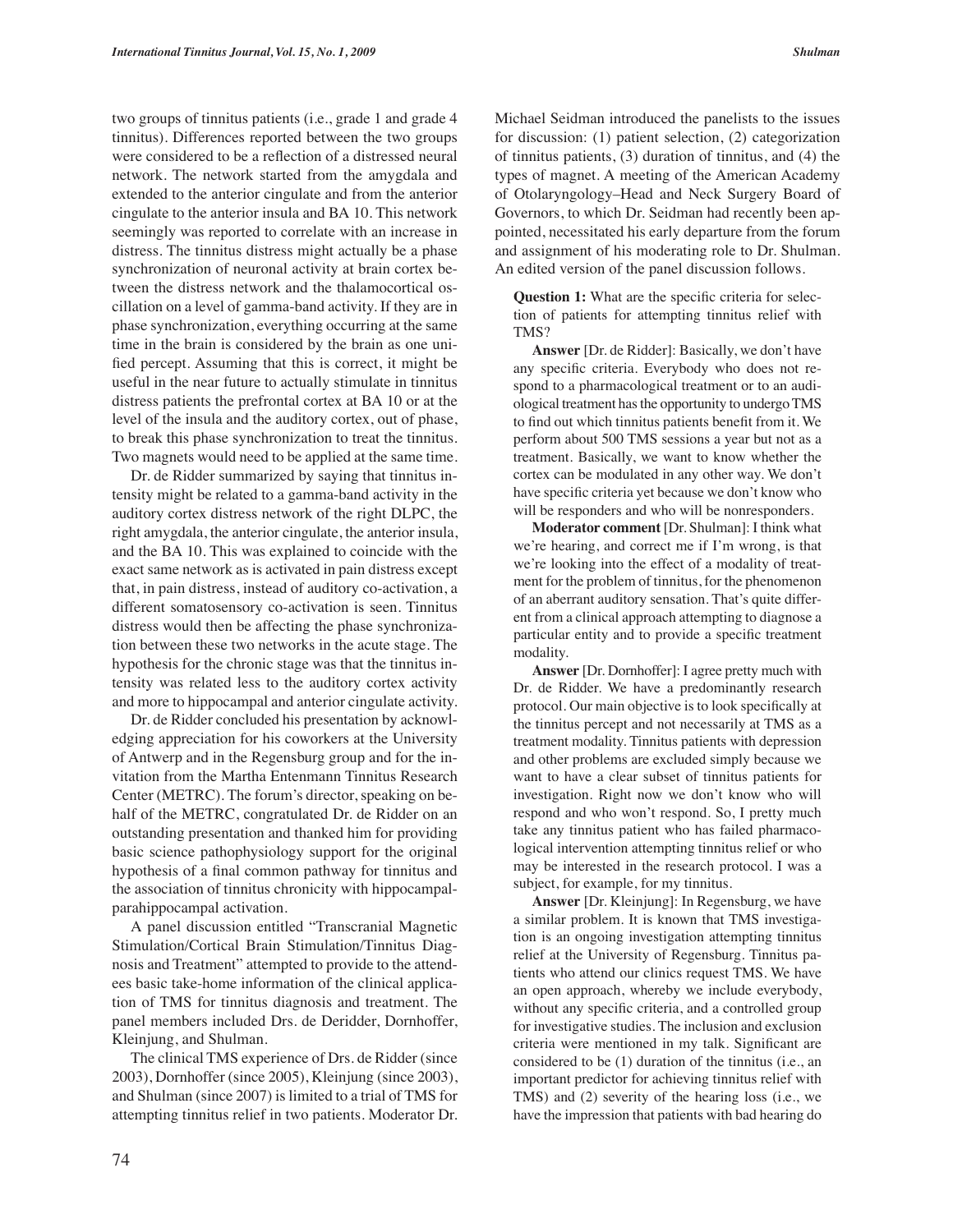not improve very much with TMS). PET of brain activity might be another indicator for TMS and resultant positive tinnitus relief.

**Answer** [Dr. Shulman]: First, our team recommends that tinnitus patient selection for TMS treatment protocols be restricted to patients with tinnitus of a severe disabling type of at least a year or more. Second, tinnitus patients require identification and treatment of preexistent conditions in the ear (e.g., fluctuation in aeration of the middle ear and secondary endolymphatic hydrops) and in the brain (e.g., central nervous system disease). If not identified and treated, whatever the modality or treatment attempting tinnitus relief, whether it's medication or devices, such preexistent conditions will seriously influence the result of the treatment modality under investigation. A bias will be introduced into the result. Third, the degree of nerve loss of hearing is important in tinnitus patients. The greater the nerve loss of hearing, the less may be the result for tinnitus relief with TMS. The clinical translation of the tinnitus dyssynchronysynchrony for tinnitus diagnosis and treatment finds support for these recommendations. Last, to be excluded are tinnitus patients with epilepsy or on medication resulting in a hyperactivity in brain cortex and resultant seizure activities.

**Answer** [Dr. de Ridder]: Metallic implants are also in the excluded criteria.

**Moderator Summary, Question 1—Take-Home Message**: For the issue of tinnitus patient selection for TMS attempting tinnitus relief, one needs to differentiate between TMS research protocols and those that are for clinical applications. The take-home message at the present time is that TMS is primarily a research approach with no specific criteria for patient selection for attempting tinnitus relief.

**Question 2:** What is the significance in patient selection for TMS attempting tinnitus relief of the identification of the clinical type of tinnitus and the duration of the tinnitus?

**Answer** [Dr. de Ridder]: Multiple studies have suggested that the longer the tinnitus lasts, the less is the auditory cortex a good target for suppressing tinnitus. The duration of tinnitus is definitely of importance. Clinically, on the basis of available knowledge and our preliminary data with functional neural imaging in time, maybe targets other than the primary auditory cortex, such as the DLPC, which has also been suggested by Dr. Kleinjung, may be a more interesting point of stimulation. There may be a need to utilize specific coils, which have a deeper penetration, to reach the anterior cingulate, which seems to be more involved in tinnitus generation over time. We will have to stimulate at multiple cortical areas, including nonauditory cortex areas. Maybe that's in the future, because the bilaterality of the tinnitus and the network involved may require the application of two magnets at the same time at different targets.

**Answer** [Dr. Dornhoffer]: I pretty much agree. In our protocol, the duration of tinnitus has to be chronic, and we define that the tinnitus is a duration of at least 1 year. However, we're taking everybody beyond that time and still trying to determine whether the duration of tinnitus is going to have an impact. It probably will, but we need more studies.

**Answer** [Dr. Kleinjung]: In our most recent controlled trial, which just started a year ago, we treat tinnitus patients after half a year of tinnitus. We like most of them to have tinnitus up to 4 years. That's not part of the protocol. The tinnitus has to be at least half a year before we start TMS attempting tinnitus relief.

**Answer** [Dr. Shulman]: Tinnitus is not a unitary symptom. Clinical types of tinnitus can be identified with a neurotological protocol. TMS attempting tinnitus relief is recommended for tinnitus patients with the clinical diagnosis of a predominantly centraltype tinnitus of the severe disabling type of at least 1 year's duration and resistant to treatment by instrumentation or medication or both.

**Moderator Summary, Question 2—Take-Home Message**: Tinnitus patient selection attempting TMS tinnitus relief recommends patient selection for a tinnitus duration of at least 1 year.

**Question 3:** Which theory of tinnitus explains tinnitus control with TMS?

**Answer** [Dr. de Ridder]: With regard to the tinnitus sound percept, it may be related to the theory of a thalamocortical dysrhythmia. At least that's what our preliminary data suggest. In tinnitus of recent onset, where you have hyperactivity in the gamma range, we think it has to be in the contralateral auditory cortex. In tinnitus of chronic duration, we might have to look at other areas that might become more involved, especially the parahippocampus, the hippocampus, and the DLPC. If you look at tinnitus distress, you probably have to address other networks, all of which are actually limbic structures going from the amygdala to the anterior cingulate, the anterior insula, and the BA 10. This is probably a network completely different from that for the tinnitus intensity.

**Answer** [Dr. Dornhoffer]: I think what's happening here is we're getting a thalamocortical dysrhythmia, a constant loop between the thalamus and the cortex. I think there is pretty good proof that you get sensory reorganization. Larger areas and areas adjacent to the auditory cortex are drawn into this, and it makes the tinnitus perception louder. I think what we are probably doing is perhaps reversing some of that sensory disorganization that's happening; the tinnitus is still there, and I think the generator is still in the cochlea. Ultimately, the tinnitus is going to come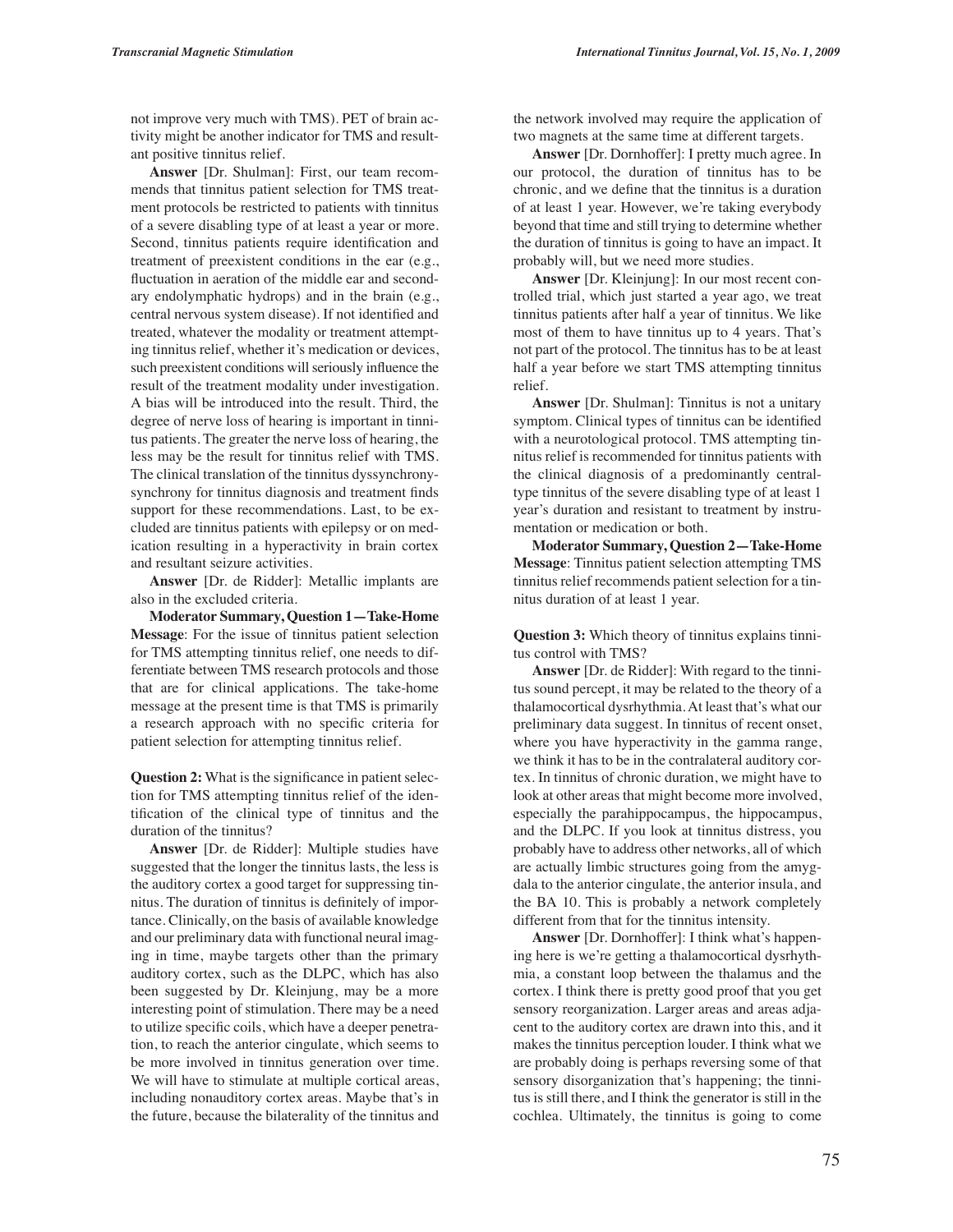back, unless you do something more permanent, as Dr. de Ridder is doing. I think what is happening with TMS is affecting the sensory reorganization in the adjacent areas of the cortex, but the generator is still there. How long we can maintain suppression of the tinnitus signal I don't know.

**Answer** [Dr. Kleinjung]: I mentioned the model of thalamocortical dysrhythmia. I agree with Drs. de Ridder and Dornhoffer. I think we have to differentiate between low- and high-frequency stimulation. Low-frequency stimulation probably induces longterm depression. Although I don't have very much experience with high-frequency stimulation, I suggest that high-frequency stimulation probably creates a temporal disturbance of tinnitus-related activity. The TMS more or less addresses the neuronal axis more than the cell bodies.

**Answer** [Dr, Shulman]: My input to this question is based on the work that we've done with the shortlatency recording of the auditory brainstem response in tinnitus patients back in the '70s—specifically, the identification of dysrhythmia in the short-latency auditory brainstem response to broad-band acoustical stimulation in tinnitus patients. I ask the panel and the audience to consider the following: that in every patient, whether they are now clinically manifest or not with tinnitus, that tinnitus exists, not as a phantom symptom but rather as a manifestation of a dyssynchrony of neuronal activity reflecting an ongoing nerve loss of hearing. The development of the ongoing sensorineural hearing loss is individual for each patient; that is, it's different in different patients.

Two factors that are involved in the clinical manifestation of the tinnitus are (1) the area where the nerve loss of hearing develops, which can be the cochlea or any place along the ascending or descending auditory pathway, and (2) the brain cortex itself (i.e., brain plasticity) and the multiple brain functions associated with the clinical manifestation of the percept of the tinnitus signal and the affect or behavioral response to the aberrant auditory signal (i.e., tinnitus). These two factors are most significant in whether the tinnitus becomes clinically manifest to the patient and its clinical course.

The model of thalamocortical dysrhythmia is a definite positive explanation of what we're seeing with EEG and nuclear medicine imaging and its clinical manifestation. The dyssynchronous auditory signal, when it reaches the thalamus, is converted at cortex into various degrees of synchrony manifested as different brain rhythms. The thalamocortical dysrhythmia is suggested to be not a theory for the production of the tinnitus but a physiological process that results in an area of hyperactivity at brain cortex. The clinical manifestation of a particular symptom is at the edge of the hyperactivity and is called the *edge effect*. The localization of the "edge" at the cortex can stimulate different neural substrates, with resultant different neurological complaints reflecting the stimulated underlying neural substrate (e.g., pain, Parkinson's disease, and tinnitus). In the case of acute tinnitus, the neural substrate is reported to be the primary auditory cortex.

The clinical manifestation of the tinnitus signal as an audible percept ultimately depends on the plasticity of the brain, individual for each patient. The edge effect is probably an ongoing one and is activating areas that Dr. de Ridder has described. The integrated tinnitus dyssynchrony-synchrony theory reflects what clinicians are hearing from their tinnitus patients, what has been reported at this meeting, and what one is observing objectively with EEG recordings and nuclear medicine imaging. I think that any modality used to attempt tinnitus relief—for example, a magnet on the patient's head—is not really stimulating only one area of brain. Basic sensory physiology teaches that every sensation has three parts: One is the sensation itself, the sensory stimulus; the second is the affect-behavioral response; and the third is the psychomotor response. The beautiful diagram that you, Dr. de Ridder, have of your model of the involved substrates fits that of basic sensory physiology and of the hypothesis of a final common pathway for tinnitus.

I think we need to translate advances in basic sensory anatomy and physiology for the position selected for magnetic stimulation. The results for tinnitus relief will vary in every tinnitus patient because every tinnitus patient is different, as reflected in the degree of sensorineural hearing less and the integrity of their brain (i.e., degree of brain plasticity—the ability for change in the brain cortex). Specifically, the goal of brain function is to reestablish and maintain what Roy John and his group and Hughes have identified to be a homeostasis of brain function, as reflected in the alpha rhythm. I think that fits what Dr. de Ridder has described and the experiences he has reported.

**Moderator Summary, Question 3—Take-Home Message**: The panel members are in agreement that thalamocortical dysrhythmia can explain the onset of the percept of tinnitus and its clinical course, particularly for acute tinnitus. A difference was presented to consider the thalamocortical dysrhythmia to be not a theory for tinnitus but a process-mechanism associated with the tinnitus percept.

**Question 4:** What do you think is the depth of penetration of the TMS magnet?

**Answer** [Dr. de Ridder]: I personally don't think that we actually modulate the primary auditory cortex directly, but rather indirectly. Functional connections have been described between the superior and posterior parts of the temporal lobe (i.e., association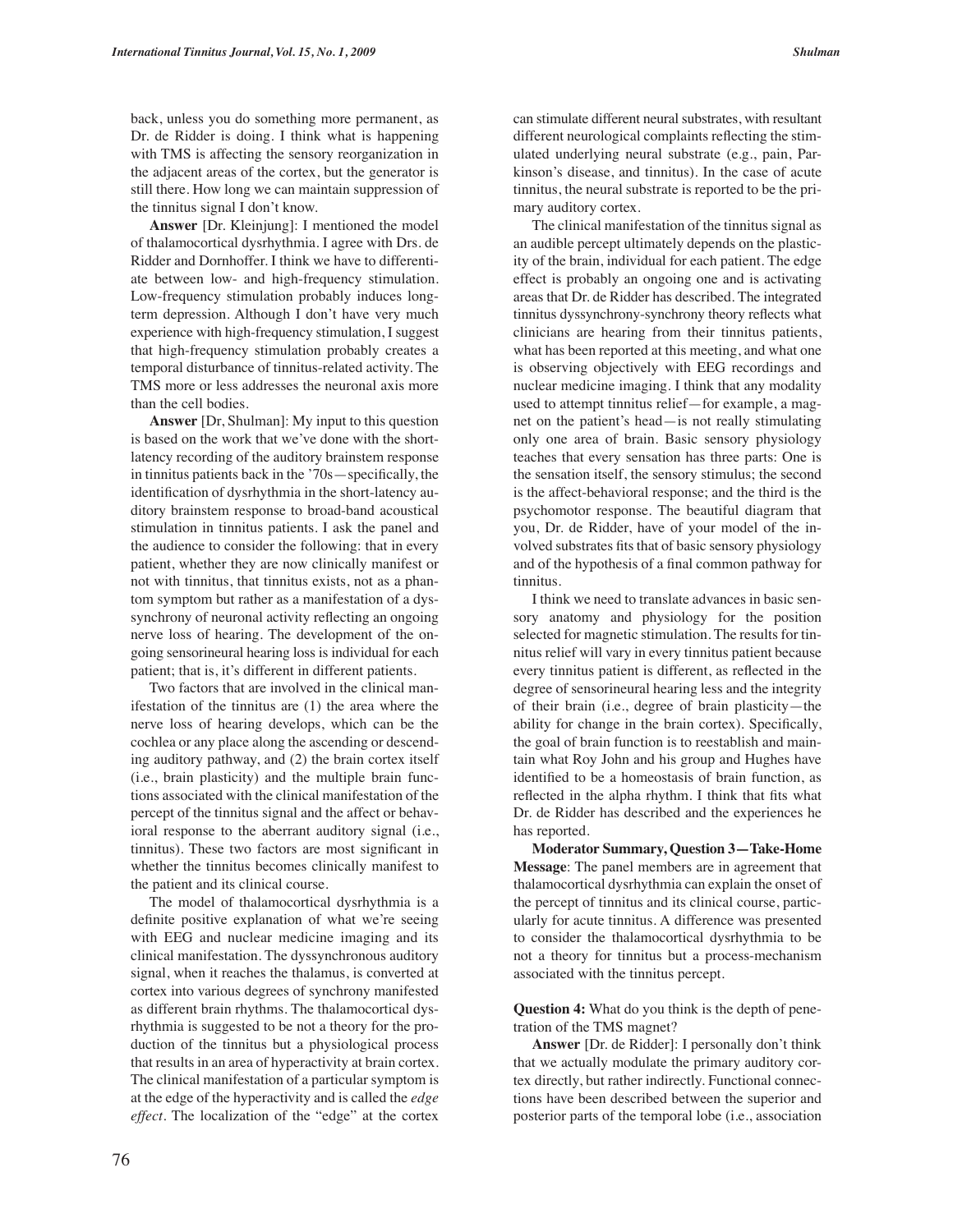auditory cortices to the primary auditory cortex). fMRI study with stimulation and without electrical stimulation reveals changes on the primary auditory cortex even though the electrodes are overlying the secondary auditory cortex. I think that TMS may actually be doing the same thing: That is, we are not really hitting the primary auditory cortex directly because the penetration depth is about 2 to 3 cm, depending on the amplitude and the coil configuration. There are coils with a deeper penetration, but the effect is probably indirect via the secondary or association auditory cortex.

**Answer** [Dr. Dornhoffer]: I think the depth is probably 2 cm. That's what we're told, and the target is the primary auditory cortex. However, I think some of the resultant TMS effect is related to or connected to some of the descending pathways. The problem is that with the functional scan, the high level of activity of the thalamus makes this determination difficult to evaluate. I think studies with your QEEG and MEGs will provide answers to this question. I think we're probably targeting the primary auditory cortex. However, I think the determination of the effects of TMS would improve with more sensitive measurement measures. The effects of TMS are probably much more widespread in the brain than what we are reporting at this time.

**Answer** [Dr. Kleinjung]: I think that the depth of penetration of the TMS with a "figure-of-8 coil," and that's what is usually applied, is about 1 to 2 cm. I agree with the views expressed that the TMS effects we report reflect the influence of the TMS on the secondary auditory cortex, not the primary auditory cortex, because the primary auditory cortex is too deep in the Sylvan fissure.

**Moderator Summary, Question 4—Take-Home Message**: The application of the usual figure-of-8 coil has a penetration of 2–3 cm. The brain area of stimulation is targeted to the primary auditory cortex, but the panelists agree that the TMS effects we report probably reflect the influence of the TMS on the secondary auditory cortex, not the primary auditory cortex, and other functional connections in the brain (i.e., "some of the descending pathways").

**Question 5:** What is the advice to the audience for the selection of a particular coil?

**Answer** [Dr. de Ridder]: Well, it depends on the aim of the TMS. We always use a figure-of-8 coil because it has a larger penetration depth. We would be very interested in also looking at the H coils, which have an increased depth of penetration. This would make possible the stimulation structures not reached with figure-of-8 coils. I think most routinely used TMS coil types are figure-of-8 coils. I don't think there is a lot of difference between the TMS machines. Significant are the parameters of stimulus intensity, frequency rate of stimulation, and whether you need a cooling system.

**Answer** [Dr. Dornhoffer]: Our experience has only been with the figure-of-8 coil.

**Answer** [Dr. Kleinjung]: We also use the figureof-8 coil. As far as I know, it's the most focal way for stimulation of very specific areas. We started with the Magstim device for the first 30 patients and switched to the Medtronic device, which has been taken over by a Danish company. We have the impression that the cooling system of the Medtronic device works better than the Magstim device, when the goal of the TMS is clinical and therapeutic, because the sessions are longer.

**Answer** [Dr. Shulman]: As far as our team is concerned, we're just starting and we are open to various systems of TMS. Our protocol for TMS is planned for collaboration with the Brain Research Laboratory at New York University, which has used the figure-of-8 coil.

**Moderator Summary, Question 5—Take-Home Message**: The figure-of-8 coil is being used by all panel participants.

**Question 6:** What are the parameters of TMS for attempting tinnitus relief (i.e., intensity, frequency rate, and duration of stimulation); what is the opinion of the panel of single versus repetitive TMS; and what has been their experience with the efficacy of TMS for tinnitus relief for the factors of the frequency of clinical application of TMS and duration of the tinnitus prior to stimulation?

**Answer** [Dr. de Ridder]: With regard to single therapy versus repetitive as a treatment, single therapy is definitely not sufficient. One also has to consider that the clinical efficacy of TMS for achieving tinnitus suppression and sound suppression itself is in general of very short duration. Review of the studies from the Regensburg group all look at changes in the answers to questions of how the tinnitus is being perceived, and not changes in the tinnitus quality (or qualities). Therefore, in most studies, tinnitus perception is actually what is being analyzed. For the higher frequencies, because the tinnitus disappears for maybe 1 or 2 seconds, it can be evaluated only by using a visual analog scale.

As for treatment, I agree with Dr. Dornhoffer that one single treatment won't be sufficient. As long as the generator is there, it will come back. With regard to the frequency (or frequencies) selected for TMS, the tinnitus duration is important. Tinnitus of recent onset actually seems to respond better to highfrequency TMS than does chronic tinnitus of long duration. The longer the tinnitus duration, the better are results obtained with lower-frequency TMS.

In addition, significantly, a burst stimulus might be better for tinnitus with a noise-like character—but